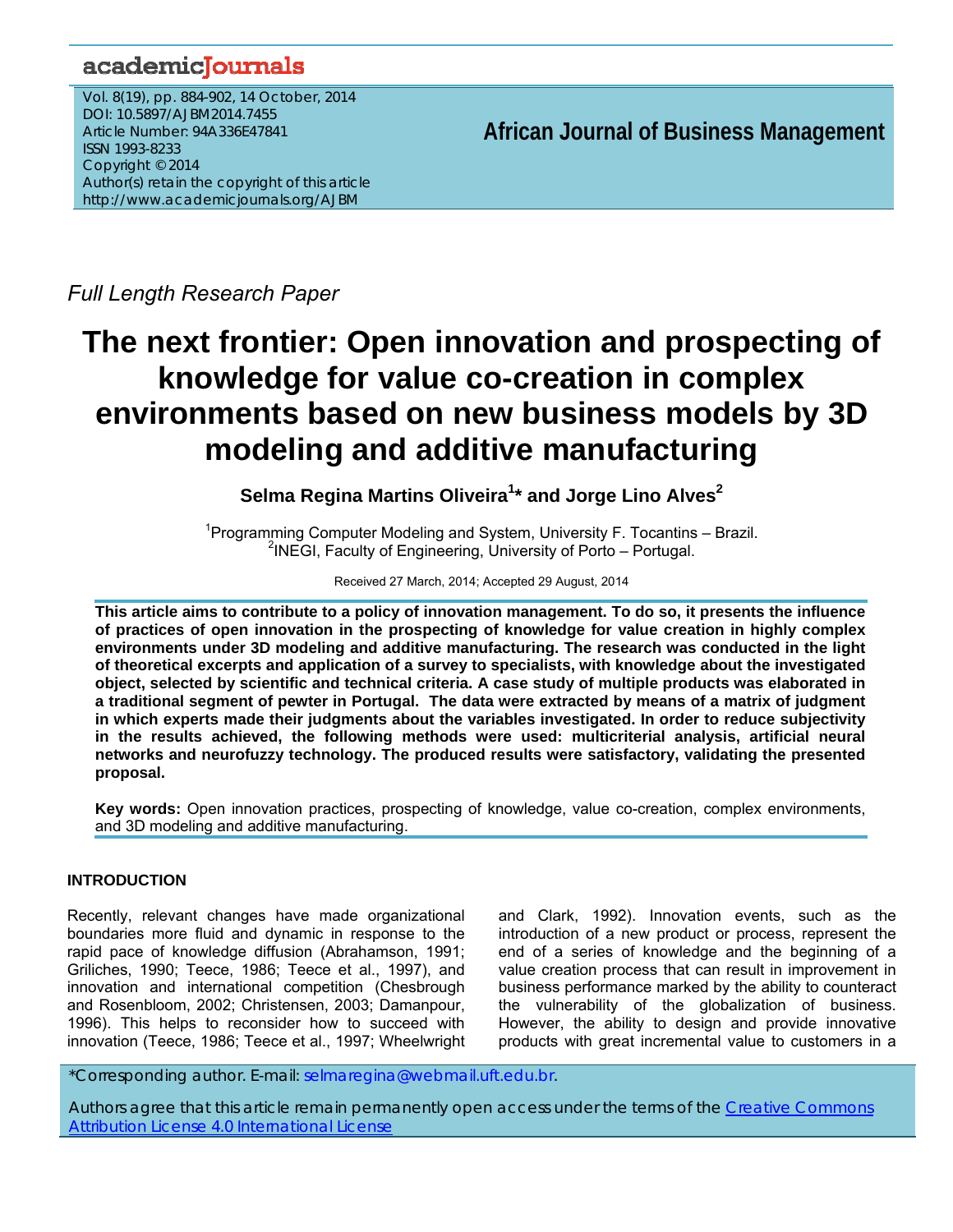specific issue requires technical expertise of different knowledge derived from internal and external sources of knowledge (Chesbrough, 2003). But it is also true that organizations need to properly use the knowledge derived from different sources and check the business status of their activities and therefore, innovations should be used as increments of the process of interaction of knowledge. Different innovations depend on different types and sources of knowledge. This way, it is believed that assessing the relative importance of the different sources of knowledge for the performance of innovation is relevant because it informs the companies in their strategic decisions about the development of different channels for knowledge acquisition (Frenz and Ietto-- Gillies, 2009).

The sources of knowledge (P&D, Universities and research Centers among others) have multifaceted nature (Kline and Rosenberg, 1986; Von Hippel, 1988) and show different impacts on a company's business, since the innovation performance is strongly dependent on and boosted by knowledge and its respective sources (Frenz and Ietto--Gillies, 2009). With the widespread diffusion of knowledge, all the knowledge necessary for creating innovations is no longer present within the firm's boundaries. They need to acquire knowledge from other sources. In fact, knowledge expands the potential for creating business value (Roper et al., 2008). However, the capacity of prospecting of knowledge is a complex challenge. Several studies have referenced the importance of the collaboration from knowledge and innovation generation (Chesbrough, 2003). This takes to evaluate the influence of innovation practices, in particular open innovation in the prospecting of knowledge. Open innovation is a new way of thinking of innovation for firms, where firms explicitly cooperate with others to create new innovations (Chesbrough, 2003). Open innovation is a model that assumes that firms can and should use external as well as internal ideas and internal and external paths to market, as they look to advance their technology (Chesbrough, 2006). Open innovation can be thought of as systematically exploring a wide range of internal and external sources for innovation opportunities, consciously integrating that exploration with the firm's capabilities and resources, and broadly exploiting those opportunities through multiple channels (West and Gallagher, 2006; Grotnes, 2009).

In this dichotomy, technical efficiency is a parameter of the developing capacity of innovative products, which translates into one of the most remarkable logical arguments to potentialize and encourage competitive advantage (Wheelwright and Clark, 1992). Companies make use of its innovative capacities to achieve sustainable competitive advantage and value co-creation. The introduction of new technologies is clearly evident in innovative products and it is considered one of the most remarkable ways of promoting new functionalities and improving the performance of existing products (Niosi et

al., 1995; Sehror and Arteaga, 2000; Madu, 1989), in addition to being one of the inducers to create competitive advantages in the global market (Baranson, 1970; Caves, 1974; Contractor, 1980; Dunning, 1979; Kojima, 1975; Lai and Streeten, 1977; Mason, 1981; Morley and Smith, 1977; Negandhi, 1975; Prasad, 1983; Wells, 1973).

In this sense, the incorporation of 3D modeling and additive manufacturing technologies, when used in an appropriate way and based on projective methodology, enables innovation, regardless of the complexity of the object intended to be designed (Zhang et al., 2014; Zhang et al., 2013a, b). In this perspective, new technologies emerge as one of the most important strategic resources for the companies in product development product and value co-creation for the business. The use of additive manufacturing techniques has been effective in the reduction of time of product development. The additive manufacturing is an innovative mechanism for the PDP, which enables time reduction between the conception and the placement of this product on the market, translating into reduction in investment costs and improvement in the quality of the final product. As such, it enables to create business value.

Thus, this article aims to contribute to a policy of innovation management. To do so, it presents the influence of practices of open innovation in the prospecting of knowledge for value creation in highly complex environments under 3D modeling and additive manufacturing. The case study of multiple products was elaborated in a traditional segment of pewter in Portugal. The article is divided according to the following sections: Methodology, verification of the conceptual model and subjacent analyzes, and conclusions and implications.

# **DESIGNER OF RESEARCH**

### *Conceptual Model framework: Constructs and hypotheses*

This section examines the conceptual model (Figure 1) and presents the hypotheses to be tested throughout this work.

The open innovation paradigm (Chesbrough, 2003) can be characterized by its porous innovation process, and the strong interaction of the company with its environment. By integrating a large number of individuals into the innovation process, new creativity and know-how are brought into the organization (inbound open innovation). Von Hippel (1988) suggested using lead users and other stakeholders as external sources of innovation (Schroll and Mild, 2011). Not only can this attract more talent, it can also transfer idle innovative ideas and R&D technology externally to other companies. Enterprises use the concept of open innovation, in which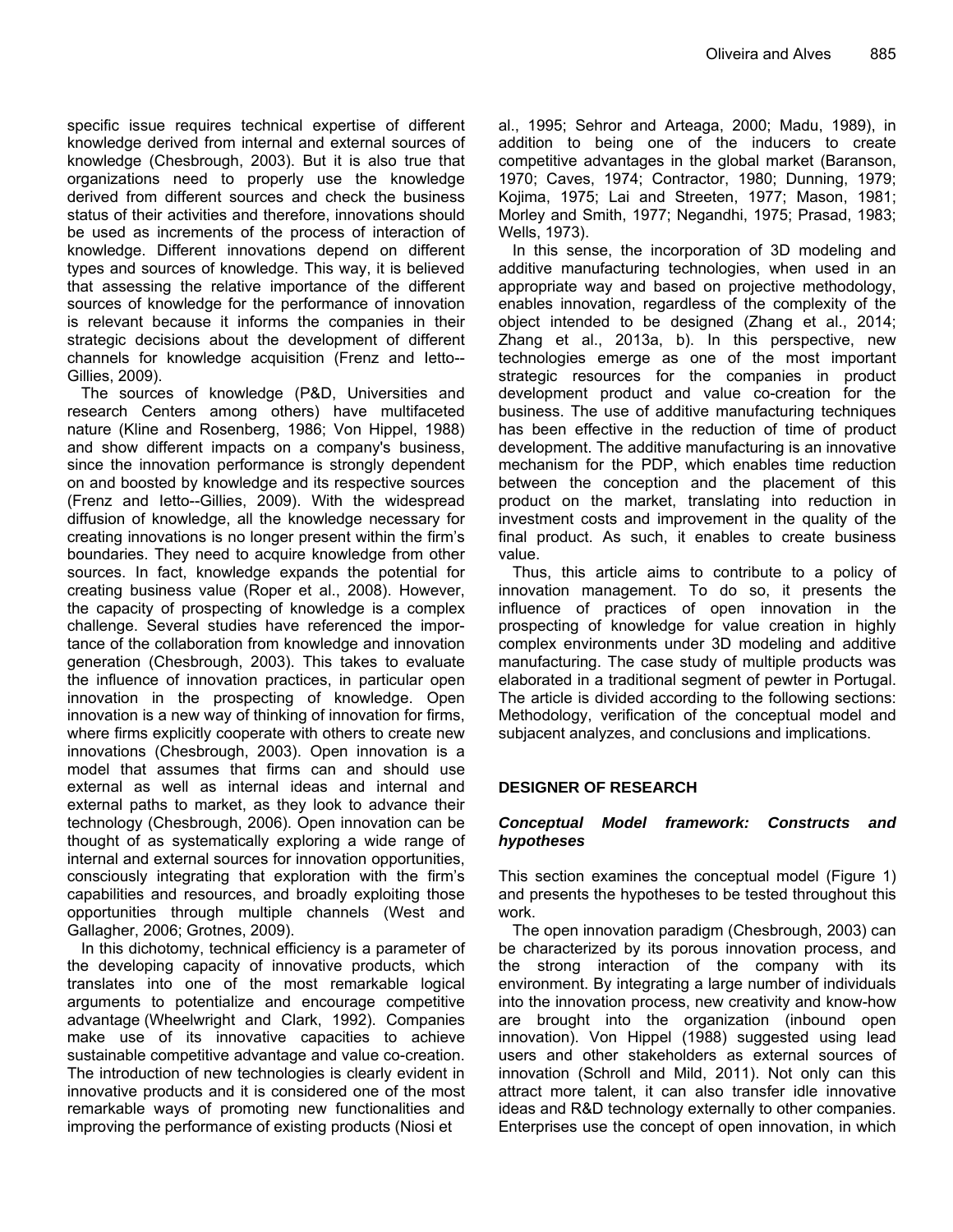

**Figure 1.** Conceptual model.

internal innovative ideas can flow outward and external ideas and technologies can flow inward within an enterprise. Chesbrough (2003) proposed the concept of open innovation which indicated that businesses should become more open to innovation processes and value creation. Value is generated by nurturing informal relations and encouraging a free, horizontal flow of knowledge across organizational boundaries by opening new channels of communication and sustaining propagation of new ideas (Grimaldi and Cricelli, 2012). In this perspective the knowledge has forced firms to ground their value creation. The open innovation approach explores knowledge acquired from external sources (competitors, universities, partners) (Grimaldi and Cricelli, 2012). Business exposure to internal and external knowledge promotes the generating value (St-Jean and Audet, 2012; Fosfuri and Tribo, 2008; Norman, 2004). In contexts where knowledge is a crucial asset, companies increase their dependency on external sources to improve firm performance (Morgan and Berthon, 2008). Knowledge emerges as one of the most important strategic resources for the companies. One of the basic premises of dominant logic is that knowledge is a fundamental source of competitive advantage. To raise the capacity of value and innovation creation, the organizations must be able to create this value. Kotler and Keller (2006) use the term "customer perceived value" and define it as "the difference between the prospective customer's evaluation of all the benefits and all the costs of an offering and the perceived alternatives". Value can be examined from two perspectives: customers and firms. It is important to recognize that value resides with customers. In addition, customers use products or services in a wide range of activities. Thus, value needs to be examined from a customer's perspective (Kim and Mauborgne, 2000; MacMillan and McGrath, 1997) and, more specifically, from their experience with the products or services.

Co-creation is advocated as a means to expand the innovation and value creation capability of the firm […] (Sawhney et al., 2005; Prandelli et al., 2006; von Stamm, 2004). Creation refers to the process of integrating different resources from different actors in order to actualize their value potential. It captures the activity or way; the mechanism through which the resources provided by different actors are integrated into value creation processes and then developed into value-in-use. Mechanisms are firm, customer, or even community led activities through which additional resources are offered for the use of other actors. In relationships between firms and customers, co-production, co-design, and codevelopment (Sheth and Uslay, 2007) are examples of mechanisms through which customer resources are engaged in the value creation for a firm. Here, that value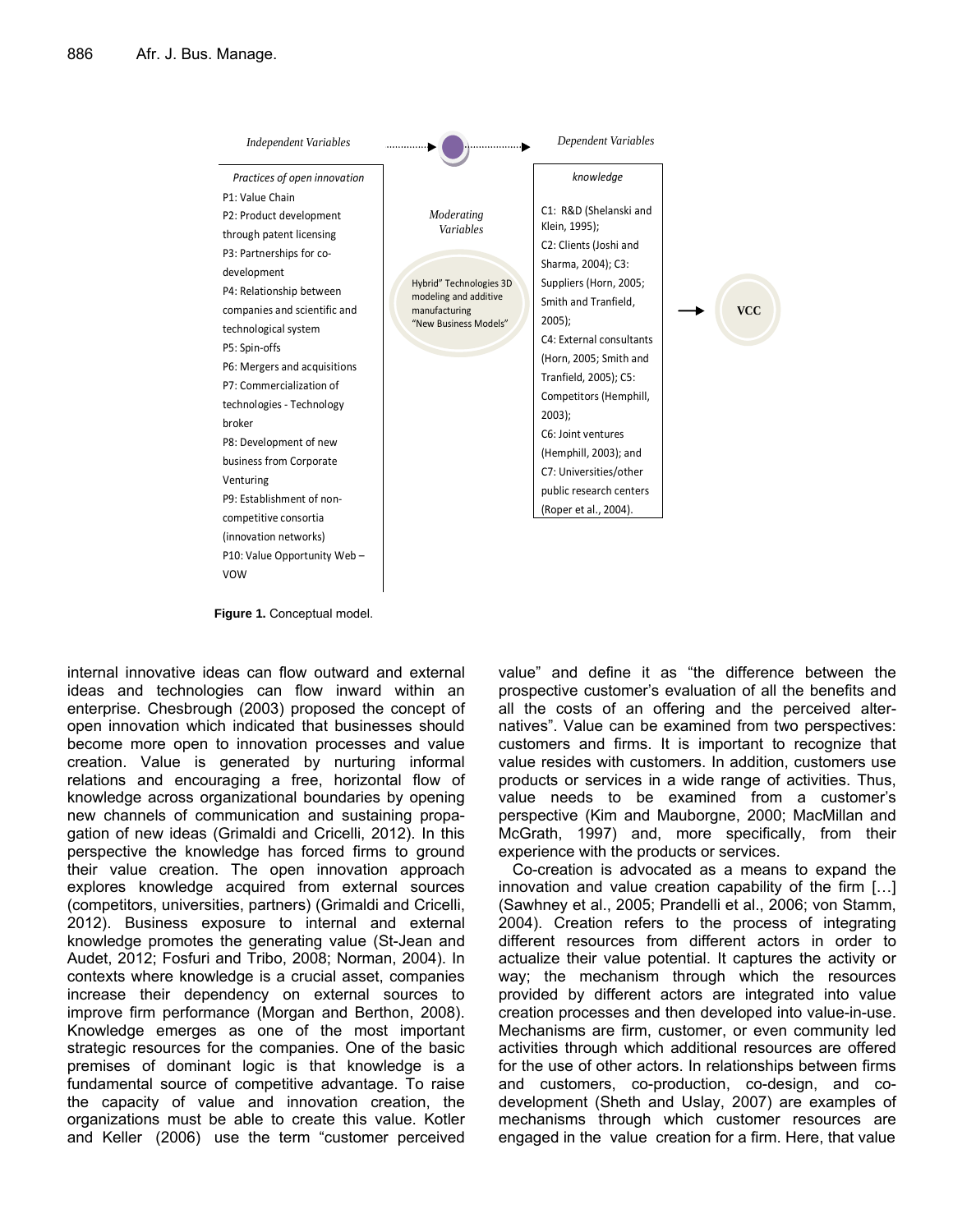creation is supported by the customer. However, mechanisms can also be designed through which additional firm resources are provided for the support of the customer and the firm (B2B and B2C). Technology is often seen as facilitating the emergence of different types of mechanisms by enabling the transfer of new resources effectively and efficiently for the use of other actors. In this perspective, new technologies emerge as one of the most important strategic resources for the companies in product development product and value co-creation for the new business. In this context, the use of 3D modelling and additive manufacturing techniques has been effective in the reduction of time of product development. The 3D modeling and additive manufacturing is an innovative mechanism for the PDP and a new business model. In recent years, the business model concept has been used as a general construct explaining how a firm is interacting with suppliers, customers, and partners (Zott and Amit, 2007). Business model includes customer value creation as one of the core elements. Business model should explain how the firm creates value for its customers, with terms such as "profit potential," "revenue model," "revenue logic," "capture value," "profit formula," or "returns for stakeholders". Thus, it can be concluded that the business model should also explain how the firm yields a profit from its operations. The business model construct should be also externally oriented and illuminate the relationships that the firm has with the various actors in its value network. Business model is an underlying economic logic that explains how we can deliver value to customers at an appropriate cost" (Nenonen and Storbacka, 2010; Magretta, 2002).

Rapid prototyping systems offer the opportunities to make products faster and usually at lower costs than using conventional methods. Since rapid prototyping and manufacture can substantially reduce the product development cycle time, more and more businesses are taking advantage of the speed at which product design generated by computers can be converted into accurate models that can be held, viewed, studied, tested, and compared (Yan and Gu, 1996). Rapid prototyping generally refers to techniques that produce shaped parts by gradual creation or addition of solid material, therein differing fundamentally from forming and material removal manufacturing techniques (Kruth et al., 1998). Prototyping and modeling remain the main forms of investment and growth for 3D printing, although this is changing with investors and technologists growing increasingly excited about the wider possibilities of 3D technologies (Birtchnell and Urry, 2012). Capacities and the potential of rapid prototyping technologies have attracted a wide range of industries to invest in these technologies and value create to industries (Yan and Gu, 1996). Thus, from the theoretical excerpts, the following variables and hypotheses of this study were raised.

*Independent Variables:* from the findings in the

literature (Lopes and Teixeira, 2009; Moreira et al., 2008) the following open innovation practices were identified (Trentini et.al., 2012):

*Value Chain:* the value chain of innovation is one of the most popular practices, because it increases significantly the incremental value of business. Chesbrough (2006) shows that open innovation assumes that useful knowledge is widely distributed and that even more capable of organizations of R&D should identify, connect and boost external sources of knowledge as an elementary process for innovation.

*Product development through patent licensing.* It is a very common practice. The occurrence of technology licensing has been mainly concentrated in the chemical industry pharmaceutical, electrical and electronic equipment, computers and industrial machinery.

*Partnerships for co-development*. It is a practice that has become business model that enables increasing innovation reducing P&D costs and facilitates the expansion and dissemination of innovation.

*Relationship between companies and scientific and technological system*. It is a practice that enables the research developed at universities and research centers supports the industrial requirements, allowing the specialization of each entity with return for both parties. Moreira et al. (2008) report some of the challenges to be overcome, such as: relationship difficulties, lack of communication, divergent goals and visions, deadline mismatches, the distribution model of knowledge in universities that hinders the identification of researchers and research made, and the steps of assessment and valuation of technologies.

*Spin-offs* are companies created to develop opportunities generated by the parent company*.* They aim to explore new business conditions in order to minimize negative impacts on the parent company. In this kind of practice, projects that do not have any internal interest may generate new business.

*Mergers and acquisitions.* Mergers and acquisitions are aimed at absorbing knowledge and external technology, allowing a faster establishment in new markets and impeding the entry of new competitors, as well as reducing costs and increasing the possibility of releases.

*Commercialization of technologies via Technology broker*. It is a practice of open innovation in which a professional assists in finding, rating, marketing and managing the transfer of certain technology / knowledge through a network of contacts.

*Development of new business from Corporate Venturing*. It is a form of investment in which companies invest capital in new-born businesses with innovations that may or may not be related to the business and have a high level of risk, but with great potential for growth.

*Establishment of non-competitive consortia (innovation networks).* It is a collaborative practice in which P&D companies associate with universities, research centers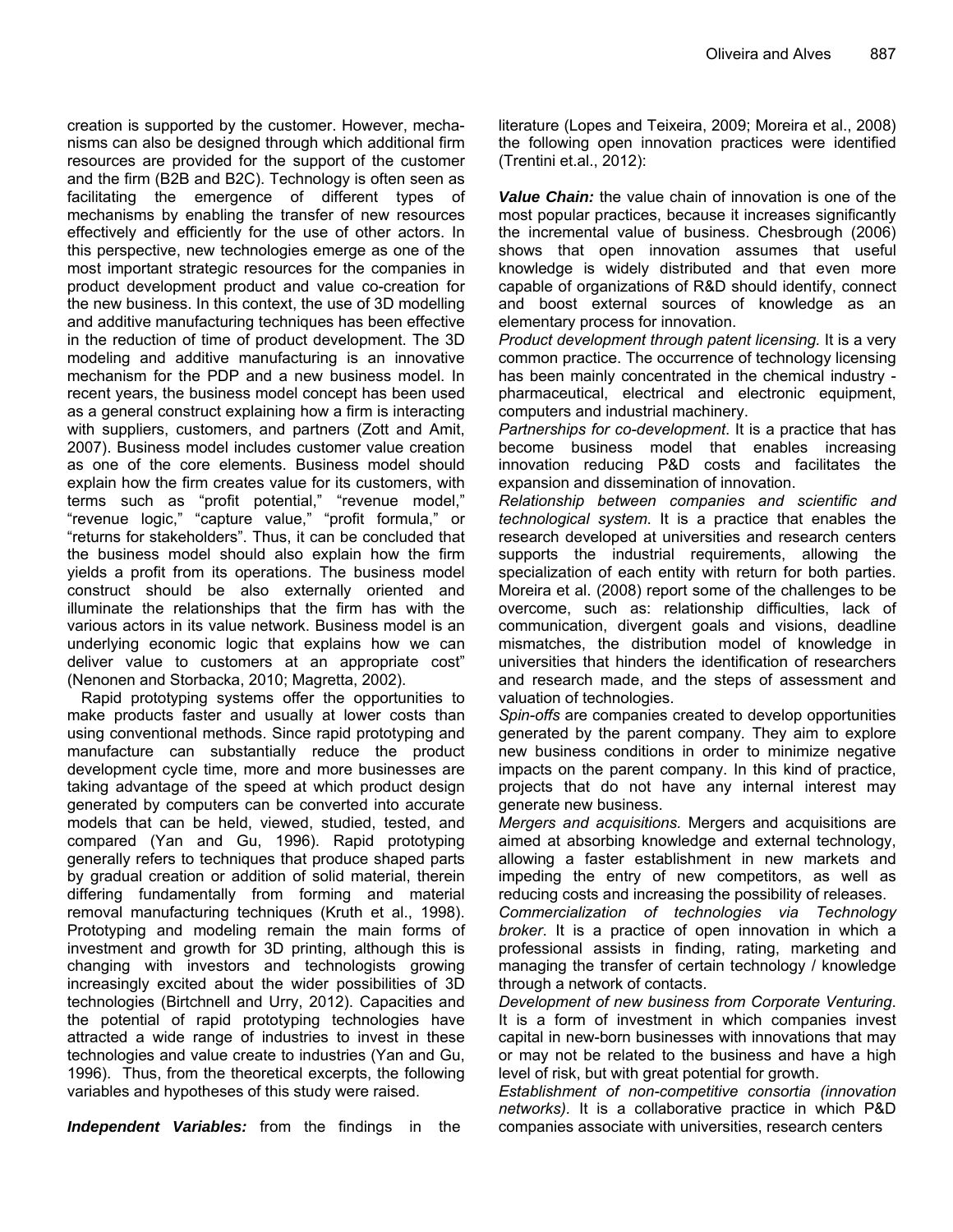or competing companies with the goal of generating knowledge and products that would hardly be possible in an individual way.

V*alue Opportunity Web – VOW,* is a practice of capturing and analyzing potentially valuable data on the external environment and transforming that information into winning products for consumers. The goal of a VOW is to analyze the data obtained taking into account new needs, new ways of doing things, new product features and new models the company may deliver value to the customer.

*Moderating Variables:* The moderating variables were extracted from the specialized literature and assessed by experts for confirmation. The following moderating variables were identified: Hybrid" Technologies 3D modeling and additive manufacturing.

*Dependent Variables:* The independent variables were extracted from the specialized literature and assessed by experts for confirmation. The following independent variables were identified: Stakeholders' knowledge: C1: R&D (Shelanski and Klein, 1995); C2: Customers (Joshi and Sharma, 2004); C3: Suppliers (Horn, 2005; Smith and Tranfield, 2005); C4: External consultants (Horn, 2005; Smith and Tranfield, 2005); C5: Competitors (Hemphill, 2003); C6: Joint ventures (Hemphill, 2003); and C7: universities/other public research centers (Ropper et al., 2004). For the Customer dimension, the construction used is based on Joshi and Silva (2004). For the suppliers variable (Horn, 2005; Smith and Tranfield, 2005), the content was derived from the construction used by Dow et al. (1999) and Forza and Filippini (1998). For the R&D variable, the construct was mainly derived from Shelanski and Klein (1995); Gupta, Wilemon, and Atuahene-Gima (2000) and Chiesa et al. (1996), which capture two important R&D aspects: capabilities and connections. As for the variable External Consultants, the construct is based on Horn (2005); Smith and Ranfield (2005). The variable Competitors is based on Hemphill (2003). Finally, the variable Joint Ventures is based on Hemphill (2003).

From the conceptual model, the following hypotheses were made:

**Hypothesis -** *H1***:** The practices of open innovation influence to a greater or lesser degree the prospecting of knowledge for value creation in highly complex environments under 3D modeling and additive manufacturing.

*H2***:** The optimal rate of value creation depends on the combination and interaction of the influence of the practices of open innovation in the prospecting of knowledge in highly complex environments under 3D modeling and additive manufacturing.

#### **RESEARCH METHODOLOGY**

#### *Background to the case study and data collection*

The case study of multiple products was elaborated in a

traditional segment of pewter in Portugal. The objective of this study is to present the effects of the advanced systems of additive technologies in the performance of company. The study was designed, based on the literature and confirmed by the assessment of experts. The data collection was performed using a scale/matrix assessment questionnaire. The technique used was the stated preference, taking into account that these methods work with the preferences of the decision makers, revealed by the choice made among the alternatives selected from a set of real alternatives, or not. In this classification framework, the research interviews and consultations with the experts are highlighted. The experts issued their judgments through a scale questionnaire for the first external validation. Before applying the final collection instrument, a pretest was conducted with experts to clarify whether the instructions were clear and objective; to verify that the questions were objective and without interpretation ambiguity; and to investigate possible comprehension problems by the experts on the expected responses. There were few adjustment suggestions. Next, a survey was conducted with experts, selected according to their technicalscientific criteria. The researcher regarded the new product project managers, experienced product planning personnel, innovation managers, engineers, designers, organizational managers, R&D managers, technology managers, planning, technological innovation and modeling managers. The phases and steps of the model were based on the following methods: (i) Thurstone's Law of Categorical Judgment psychometric scaling; (ii) multivariate analysis; and (iii) multicriteria: Compromise Programming, Promethee II, and Electre III, and neurofuzzy technology. Next, these procedures were detailed.

#### *The case study of multiple products: Implementation and results*

In this section, a case study is developed in the light of an innovative experience in product and process, It was performed by a multidisciplinary team consisting of designers, engineers and production technicians who have worked together to develop new products that were intended to be introduced into the national and international market through a partnership between two institutions of higher education and a pewter product company in, Portugal, whose traditional products developed by this company were in discontinuity of the innovation process. This project allowed to combine additive manufacturing techniques and traditional processes of production of pewter components and the incorporation of other components in composite materials and other metallic alloys, allowing to develop innovative products in very short time frames and contributing to an increase in the creation of business value. The multiple products investigated (Parts "Synesthesia", Effect in Candlestick - wax, M. Packaging, Identification L. Products, Cover Catalog, Candlesticks "Cube", Candlesticks "Lágrimas", Fruit Bowl Symbiosis and Gutta, Parts "Unda", Fruit Bowl "Nirvana", Solitary Spiral and Bellevalia, Parts Cube and Bateau, and Parts Spiral and Synesthesia, others) in this research are innovative for the company and for the market. From the first initial sketches to the introduction of products in the market, it took little more than five months. The company introduced a whole new line of products on the market, more innovative, within a short period of time, through the adoption of new methods and new product development technologies, such as 3D CAD modeling, use of virtual "prototypes", additive manufacturing technologies to obtain prototypes for viewing, conversion technologies and rapid manufacturing of tools for production of functional prototypes and final pieces. The innovation and introduction of design and new projective methodologies in this type of enterprise of traditional nature allow a more efficient return of funds, definition of more innovative, more aggressive and of higher quality strategies of product and market in order to increase business value and gain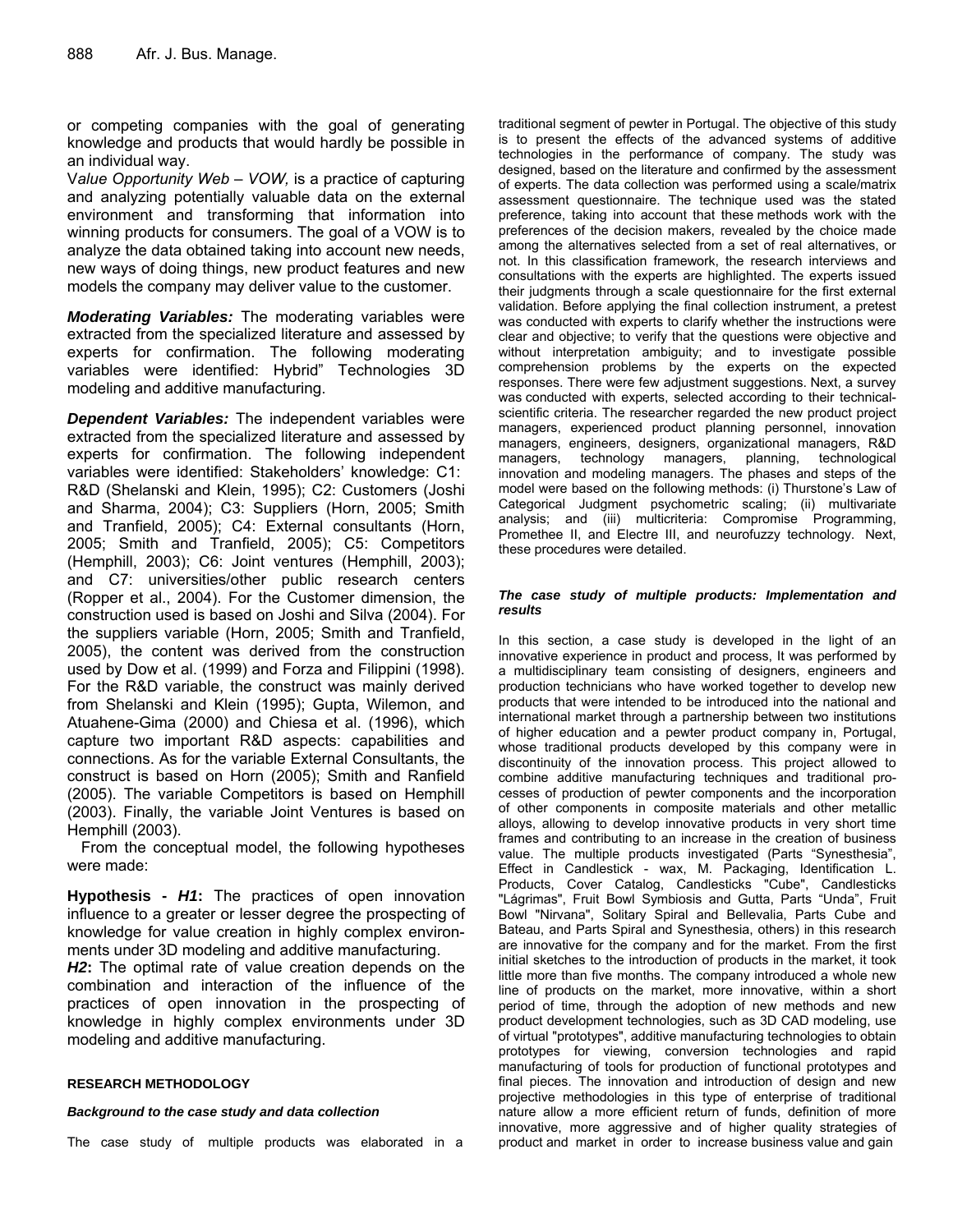

**Figure 2.** Silicon Mold - Centrifugation Process.



**Figure 4.** Part of mechanical lathe.



**Figure 3.** Microstructure of tin alloy used by the company.

sustainable competitive advantage in the global market. The study presents the PDP, the manufacture and placement on the market of pewter products aimed at innovating developed products and, simultaneously, it introduces new methods and product development technologies in the referred company. Thus, it was possible to know the details of the PDP of this company.

# **RESULT**

#### **Product development**

#### *Centrifugal Casting*

This is one of the most used processes in the company, as it allows large production output. In the centrifugation casting, the silicon mold is placed in a centrifuge where the centrifugal force generated by the rotation of the dish of the machine allows the liquid metal poured into the center of the mold to completely fill the most intricate cavities. Figure 2 shows a mold used in the process.

The pewter alloy, often the type Sn-4.5Cu-4.5Sb, is poured at temperatures between 300 and 380° C, depending on the type of part being produced. Centrifugation facilitates the flow of heat flow, reducing the time of solidification, thereby increasing productivity. Figure 3 shows the microstructure of this alloy after polishing and metallographic etching (2ml HCl, 5ml HNO3 and 93ml  $H_2O$ ).

This structure is composed of a tin-rich solid solution containing needles of small particles of Cu6Sn5 (white color). The tightness in mechanical lathe (Figure 4) uses wood or bakelite molds that are more durable and long lasting. A pewter plate is fixed on the lathe and spun by the operator to acquire the forms of the mold.

The purpose of this section is to present the u*nderlying analyses* of the results of the study.

*Manufacture of pewter tube:* The company has equipment for metal spinning. Through this equipment, pewter is conducted in a sequence to get to a tube shape.

**The 3D CAD Modeling:** All of the objects made were modeled in Solid Works 2007 software. The use of this tool allowed to build virtual simulations of the objects, their adjustment and correction whenever necessary. Once the phase 3D CAD modeling was completed, the files were converted in the format \*.vrml to make its reading in Cinema 4D software possible. This program achieved more realistic renders of the developed parts (Figure 5).

From the 3D modeling it was possible to create the technical drawings of all the parts to create a technical file to be consulted by the employees of the company during the manufacturing process. The files of some of the pieces developed were converted to the format \*.stl to make prototyping in the stereolithography possible (additive manufacturing).

*Prototypes in Stereolithography: Stereolithography is a*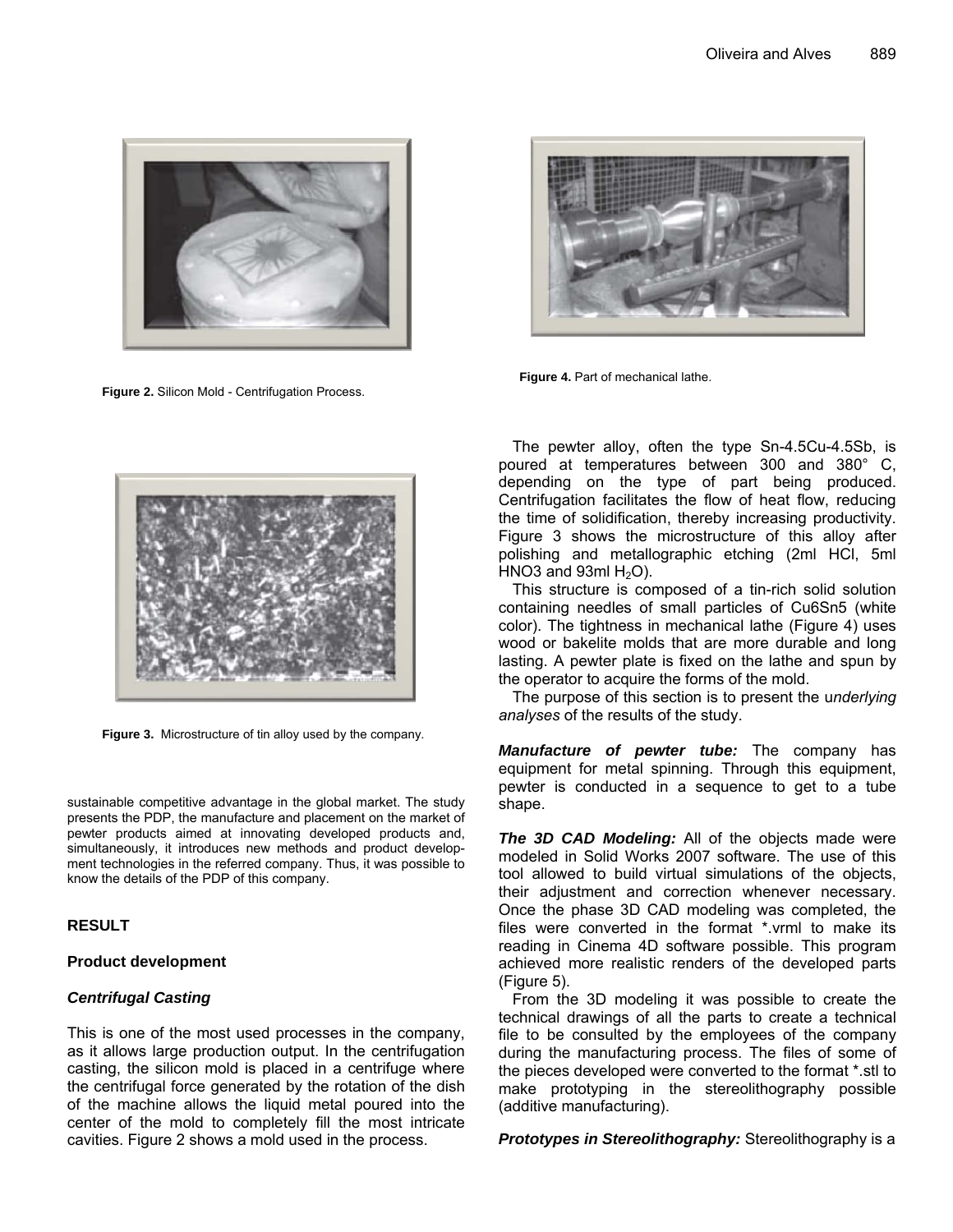

**Figure 5.** Simulation of object Estamine by software CAD 3D.



**Figure 6.** Prototypes in Stereolithography in building platform.

process that provides for the production of threedimensional prototypes by photopolymerization, layer by layer, of a liquid resin (epoxy, polyester or vinylester) through the incidence of a laser beam of ultraviolet rays. The Cube, Bateau and Stroke pieces were selected to be manufactured by this process.

The \*.stlfiles, created from SolidWorks 2007 software, were introduced into the equipment software and then the process was started. The photopolymerization lasted for about ten hours. Once this period was finished, the prototypes were introduced into a solvent bath for construction waste disposal and cleaning of adhesive resin (Figure 6), being later removed from the building platform and having their supports removed.



**Figure 7.** Prototypes in Stereolithography:-Cube and Bateau.



**Figure 8.** Prototypes in Stereolithography, a final product in pewter.

The models were placed in an oven for a post curing of the resin by ultraviolet rays and increase its mechanical resistance (Figure 7).

Finally, the pieces were polished and painted in order to simulate the superficial aspect of pewter (Figure 8). Some of the prototypes were used to produce silicone and resin molds to cast away resins loaded with different types of particles. The pieces obtained through this process were applied in some of

the pewter pieces. In other cases, the prototypes were used in the company for display and the manufacture of molds for different production processes that involve casting/foundry (by gravity and by centrifugation) and the formation of pewter plates.

# **Developed products**

Figure 9 shows a piece obtained by plastic deformation where the spiral shape functions as an extension of a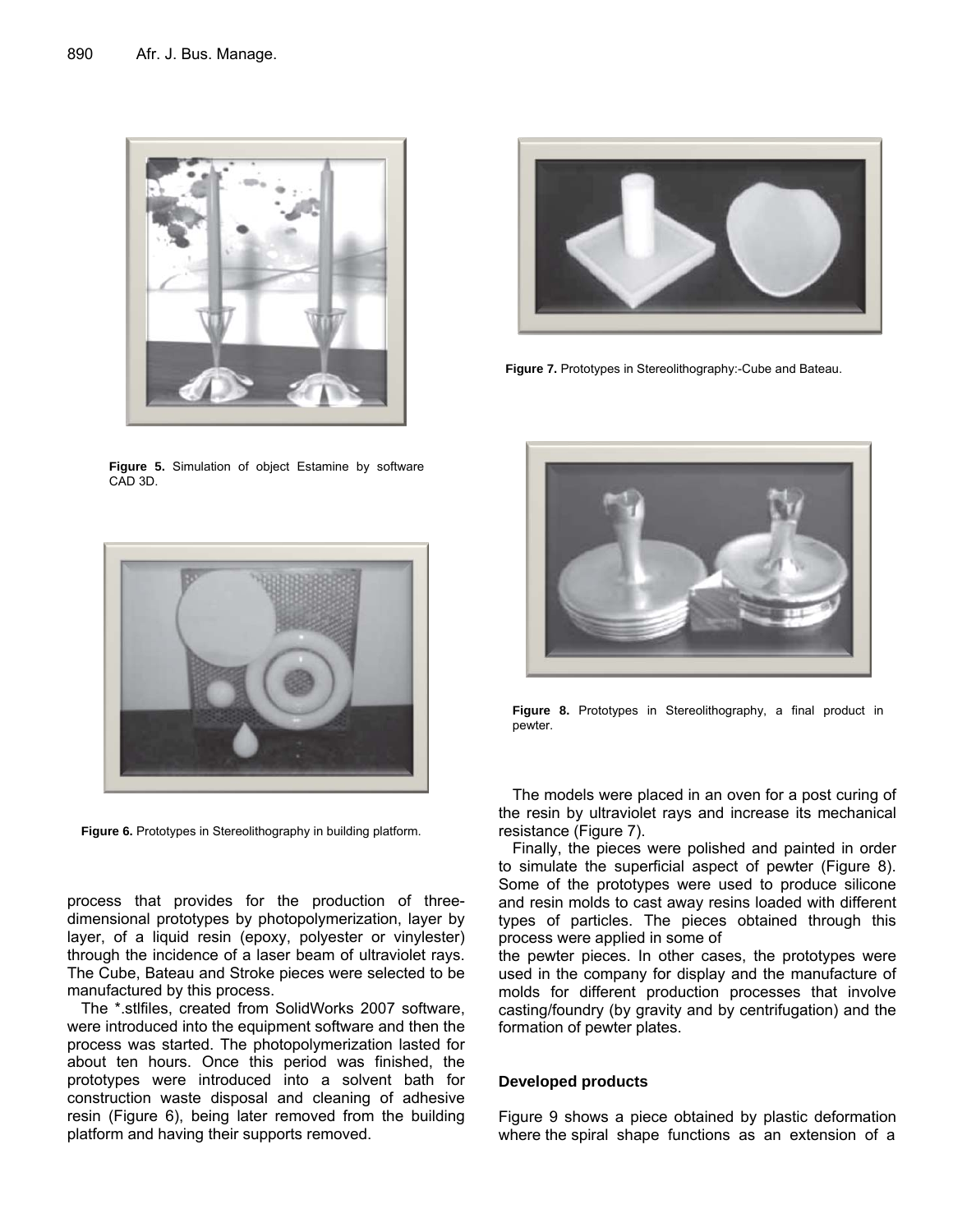

**Figure 9.** Solitary Spiral and Bellevalia.



**Figure 10.** Casting resin in silicon mold obtained from a model of PR



**Figure 11.** Fruit Bowl "Nirvana".

#### flower (Solitary).

The other single one involved casting/foundry and welding process. In both cases, glass test tubes are used to count the flower and the water. Although the company does sand casting, due to its slowness and cost involved, this process is only used in the manufacture of parts that cannot be obtained by other more cost effective

processes.

*Fruit Bowls:* In this product segment, the piece is made of pewter with two elements in epoxy resin or polyurethane, which can be varied from object to object to the formal and the material level, with the possibility of mixing it with pewter powder, sand, mica, coconut fiber or other materials (Figures 10 and 11).

*Candlesticks:* This project was conceived with the intention to use a base in carbon fiber, where the pieces of pewter supporting the candles are glued. The parts of pewter were obtained by spinning pewter plates, using a mold obtained from the additive manufacture model (Figures 12 and 13).

In summary, the process of product development was backed by the theoretical clippings: development of the concept of product, development of project scope, production preparation, launch and post-launch of product.

# **Conceptual model verification and underlying analyses**

To solve the research problem and achieve the desired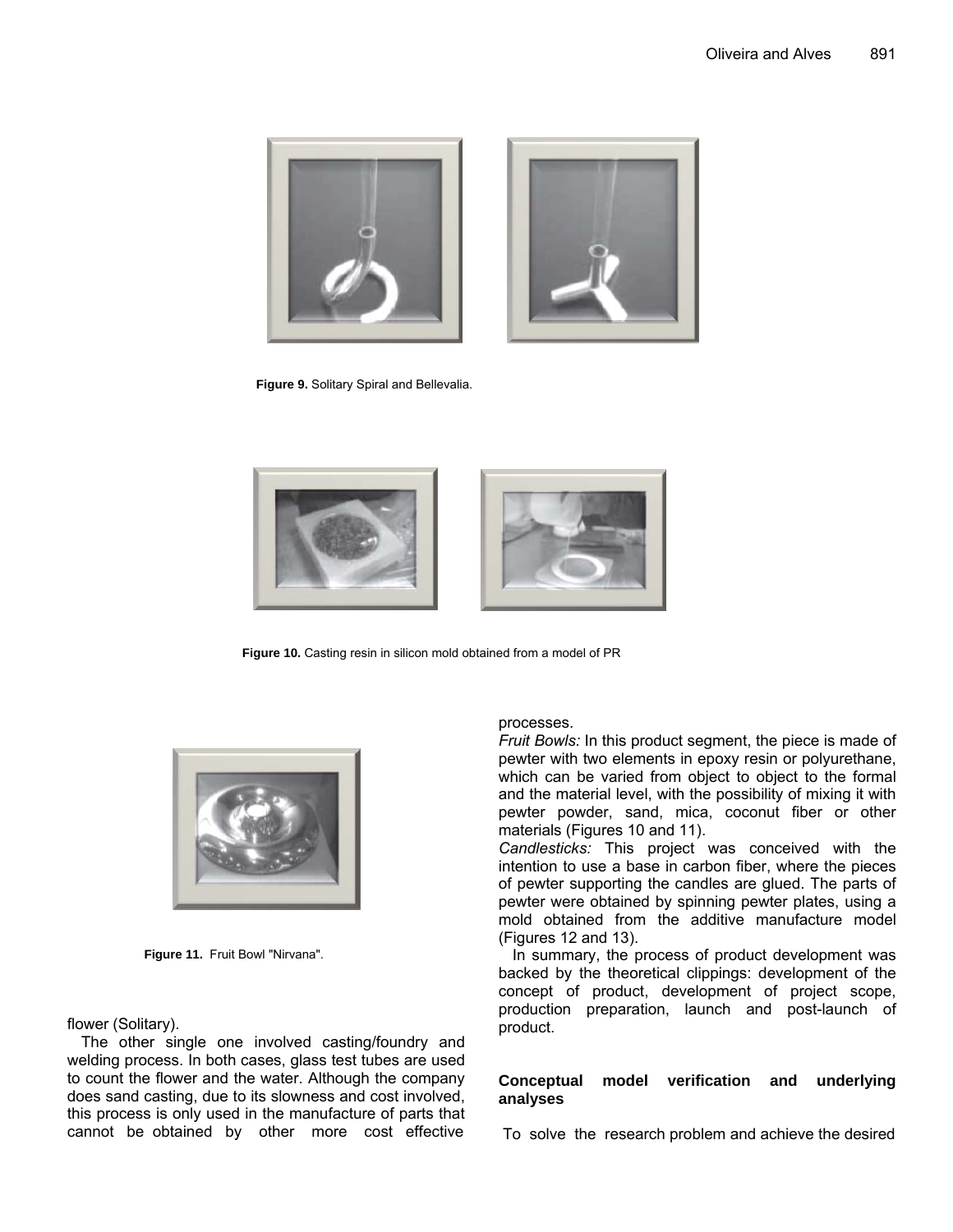

**Figure 12.** *Candlesticks:*"Lágrima", based on carbon fiber in the company's stand in Ceranor 2008.



**Figure 13.** Effect in candle holder.

goal, the practices of open innovation of the traditional segment of pewter were identified and then evaluated according to their influence on the prospecting of knowledge according to the respective sources of knowledge. Finally, the optimal rate of value is modeled from the interaction between all dependent variables.

*Phase 1: Modeling of the influence of the Open Innovation practices in the prospecting of knowledge of the actors (sources)* 

This phase is systematized in the following steps:

*Step 1) identification of the practices of open innovation.* Thus, the following practices of open innovation from the specialized literature were identified and confirmed by experts: Value Chain; Product development through patent licensing; Partnerships for co-development; Relationship between companies and scientific and

technological system; Spin-offs; Mergers and acquisitions; Commercialization of technologies via Technology broker; Development of new business from Corporate Venturing; Establishment of non-competitive consortia (innovation networks); and Value Opportunity Web – VOW.

*Step 2) identification of the sources of knowledge and their respective knowledge*: The identification is systematized in the following: C1: R&D (Shelanski and Klein, 1995); C2: Clients (Joshi and Sharma, 2004); C3: Suppliers (Horn, 2005; Smith and Tranfield, 2005); C4: External consultants (Horn, 2005; Smith and Tranfield, 2005); C5: Competitors (Hemphill, 2003); C6: Joint ventures (Hemphill, 2003); and C7: universities/other public research centers (Roper et al., 2004).

*Step 3) Evaluation of the influence of practices of open innovation in the prospecting of knowledge in high tech industries*. This procedure was developed using the multicriteria analysis Electre III, Promethee II e Compromise Programming and Artificial Neural Network (ANN). Next, these procedures were detailed. The methods used were Compromise Programming, Electre III and Promethee II. The results achieved confirm *Hypothesis 1:* The practices of open innovation influence to a greater or lesser degree the prospecting of knowledge of the actors, and assigning values to each criterion, we arrive at a matrix of Criteria x Alternatives that together with the vector weights provides the necessary support to apply the multicriteria methods. In other words, one applies the selection and classification methodology of alternatives, using the Compromise Programming, Promethee II and Electre III methods. The Compromise Programming due to its wide diffusion and application simplicity and understanding renders it an alternative to evaluate problems as referenced in this application. The problem solution compromise is the one that comes closest to the alternative. This method was designed to identify the closest solution to an ideal one; therefore it is not feasible, using a predetermined pattern of distances. In Promethee II there is a function of preferences for each criterion among the alternatives which must be maximized, indicating the intensity of an alternative to the other one, with the value ranging from 0 to 1. Of the Electre family (I,II,III,IV and V), Electre III is the one considered for the cases of uncertainty and inaccuracy to evaluate the alternatives in the decision problem. All these methods enable one to analyze the discrete solution alternatives, and taking into consideration subjective evaluations represented by numerical scores and weights. As these are problems involving subjective aspects, the methods that best fit the situation of this research are the methods of the family Electre and Promethee. It should be mentioned that although the Compromise Programming method is not part of this classification, it has similar characteristics, showing much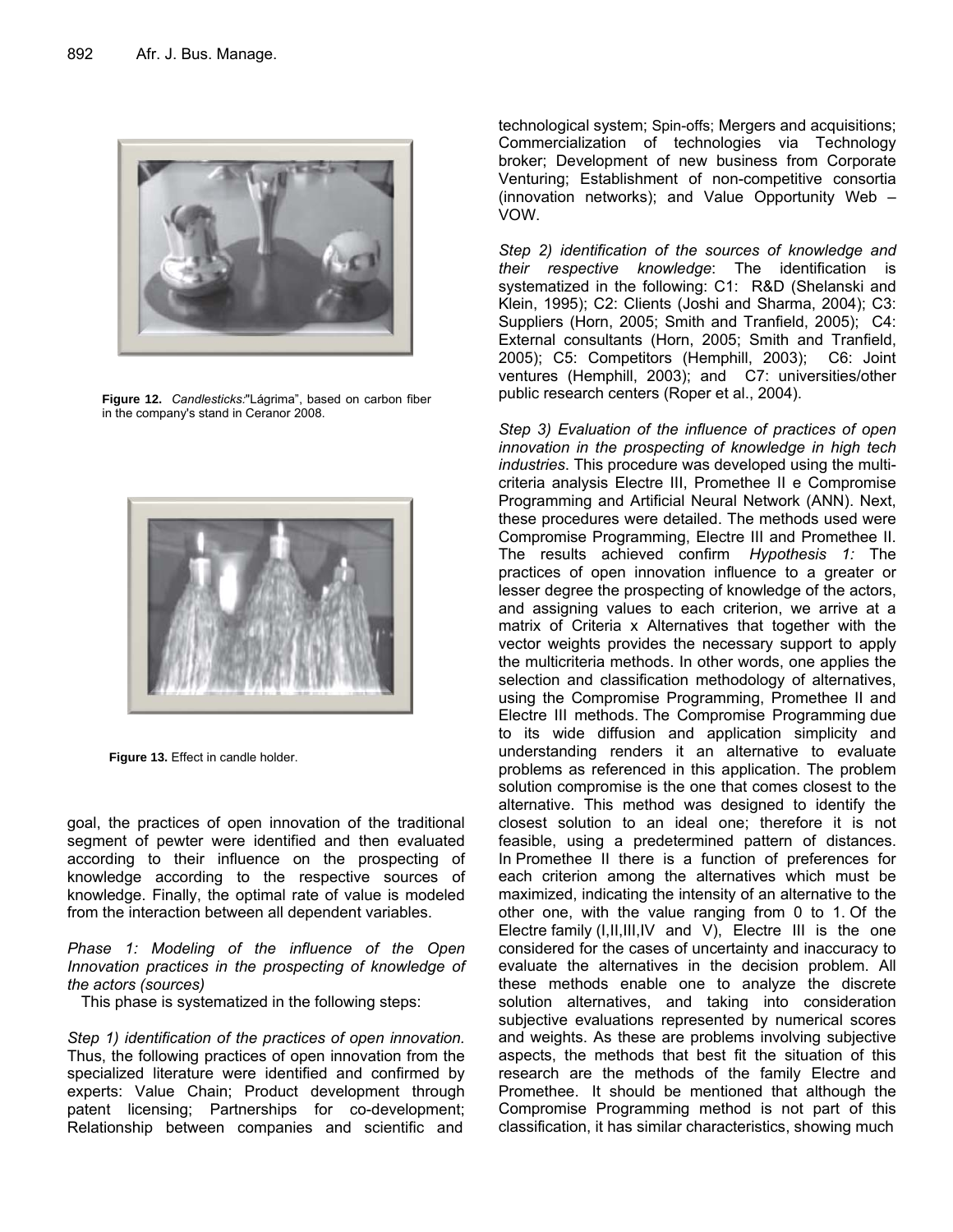|                                                                                                    |                       | <b>Multicriteria analysis</b> |                     |
|----------------------------------------------------------------------------------------------------|-----------------------|-------------------------------|---------------------|
|                                                                                                    | <b>Promethee</b><br>Ш | Compromise<br>programinng     | <b>Electre</b><br>Ш |
| Value Chain / Partnerships for co-development                                                      | 1 <sup>a</sup>        | 1ª                            | 1 <sup>a</sup>      |
| Relationship between companies and scientific and technological system                             | 1 <sup>a</sup>        | 2ª                            | $2^a$               |
| Product development through patent licensing                                                       | 3 <sup>a</sup>        | 2ª                            | $2^a$               |
| Value Opportunity Web - VOW / Spin-offs<br>Commercialization of technologies via Technology broker | $4^a$                 | $4^{\mathsf{a}}$              | 3 <sup>a</sup>      |
| Development of new business from Corporate Venturing                                               | $4^a$                 | $4^{\rm a}$                   | 3 <sup>a</sup>      |
| Mergers and acquisitions / Establishment of non-competitive consortia (innovation<br>networks)     | $3^{\circ}$           | 3°                            | $4^{\circ}$         |

**Table 1.** Assessment of preferences – Influence of practices of open innovation in the prospecting of knowledge for value creation in highly complex environments.

simplicity in order to understand its operation, which makes it feasible for this application.

Within this perspective, the multicriteria methods are viable instruments to measure the performance of the practices of open innovation in the prospecting of knowledge for value creation in the high tech enterprises. The results produced by this prioritization enable managers to better focus their efforts and resources on managing the practices of open innovation that perform best, which results in achieving the goals sought by the companies. The structure of this prioritization (classification by hierarchical analysis) is proposed at three planning levels in a judgment matrix, in which at the first hierarchical structure level it defines the goal, which is to achieve the value creation of the companies that will feed the system; the criteria are in the second level, which are the knowledge (prospecting) of actors: K1: R&D (Shelanski and Klein, 1995); K2: Clients (Joshi and Sharma, 2004); K3: Suppliers (Horn, 2005; Smith and Tranfield, 2005); K4: External consultants (Horn, 2005; Smith and Tranfield, 2005); K5: Competitors (Hemphill, 2003); K6: Joint ventures (Hemphill, 2003); and K7: universities/other public research centers (Roper et al., 2004). The practices of open innovation of the companies are in the third level, the alternatives, which are: P1: Value Chain; P2 Product development through patent licensing; P3: Partnerships for co-development; P4: Relationship between companies and scientific and technological system; P5: Spin-offs; P6: Mergers and acquisitions; P7: Commercialization of technologies via Technology broker; P8: Development of new business from Corporate Venturing; P9: Establishment of noncompetitive consortia (innovation networks); and P10: Value Opportunity Web – VOW. The prioritization process obeys the judgment of the evaluators (experts). With the results of the judgment matrix, the methods were applied: Promethee II, Electre III and Compromise Programming to evaluate the innovation capacities in relation to the performance of the companies. Table 1 shows the results produced.

Open innovation networks introduce highly complex and multifaceted inter-organizational relationships (Jarvenpaa and Wernik, 2011). The results produced by the methods demonstrate the value chain and partnerships practices of open innovation as the most significant ones to ensure the knowledge prospecting and value creation for the companies. In today's competitive global market, enterprises must possess the capability to design and deliver innovative products with great value to customers in a timely matter. Each organization must focus on its own strong area where it will be uniquely competitive. Hence, all partners should ruminate about where and how values are created, and what contribution they can make based on their core competencies.

In addition, interorganizational relationships must be rapidly built up or dismantled among dynamically networked organizations. Once value chains are composed, all partners hold a definite vision of the coherence within the industry value system to become a collaborative value chain. All members of a given value chain must work together to respond to the changes of market demands rapidly (Chiang and Trappey, 2006). In this kind of environment, enterprises not only must reach out and enhance their relationships with each others, but also need to integrate their business processes (Chiang and Trappey, 2006). In fact, value chain provides enterprises with the opportunity to identify their core competencies and position themselves in the marketplace according to their competitive abilities (Al-Mudimigh et al., 2004; Chiang and Trappey, 2006). Firms benefit from engaging in a range of co-creation activities across the value chain, involving various touch-points and domains, rather than just one way of co-creating value with a particular type of co-creator (Ramaswamy, 2009). This paper presents value co-creation specifically business-to-consumer (B2C). B2C co-creation is rooted in relational marketing theory (Maklan et al., 2008). Atividades de co-criação de B2C são mais propensos a enfatizar formas de mercado como governança cocriação, porque esses empreendimentos estão criando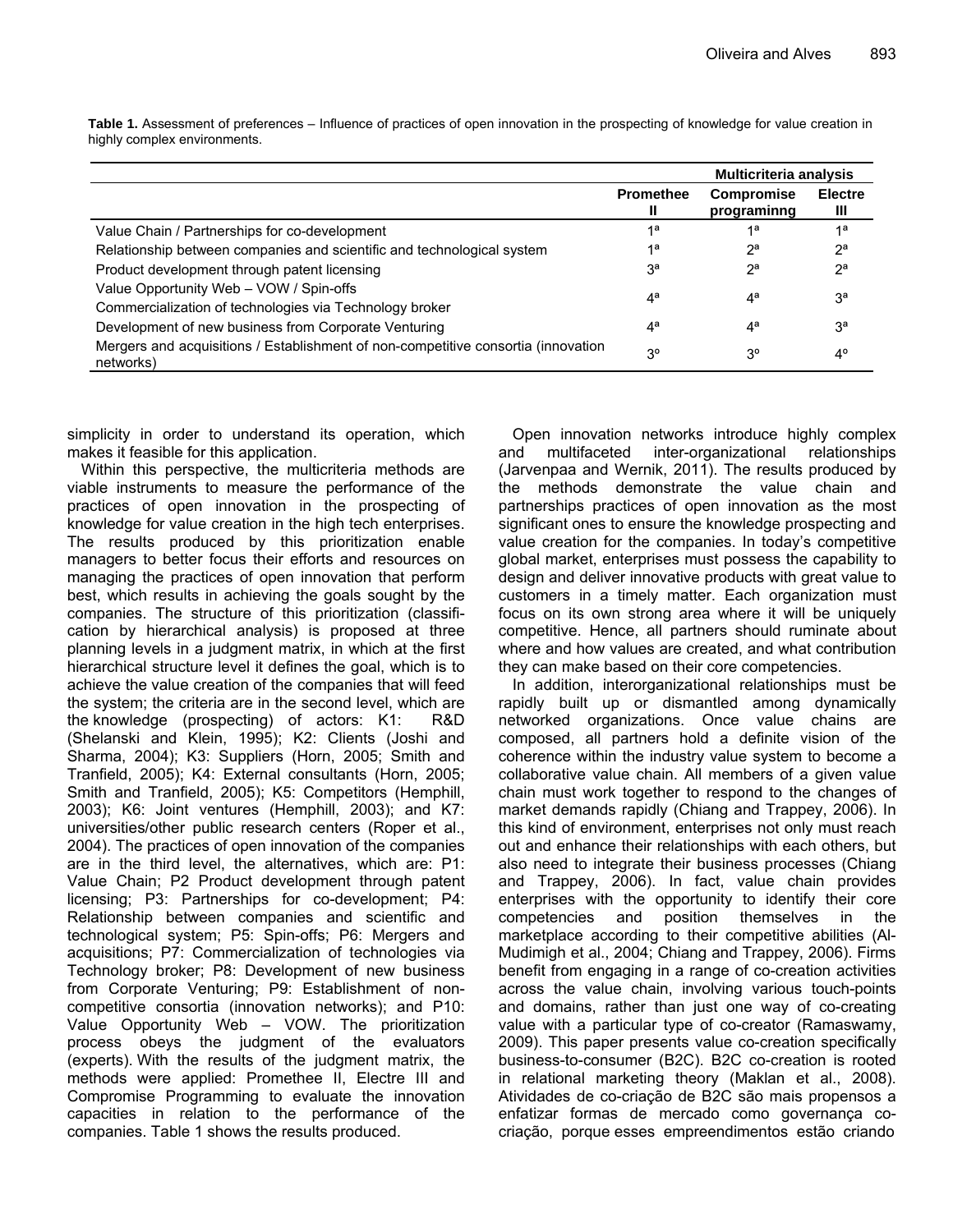um mercado para soluções aos desafios co-criação específicas. Perspective on co-creation in management is the study of open innovation (Chesbrough, 2003). Open innovation is characterised by the use of purposive inflows and outflows of knowledge to accelerate internal innovation, and expand the markets for external use of innovation, respectively. Open innovation assumes that firms can and should use external ideas as well as internal ideas, and internal and external paths to market, as they look to advance their technology (Chesbrough et al., 2006; Roser et al., 2013).

Once value chains are composed, all partners hold a definite vision of the coherence within the industry value system to become a collaborative value chain. Many business model definitions discuss the value network of the firm with terms such as "structure of value chain," "partner network," "value network," "links to external stakeholders," or "transactional links to exchange partners" (Nenonen and Storbacka, 2010). "Business is fundamentally concerned with creating value and capturing returns from that value, and a model is simply a representation of reality. We define a business model as a representation of a firm's underlying core logic and strategic choices for creating and capturing value within a value network" (Shafer et al., 2005). "We offer an interpretation of the business model as a construct that mediates the value creation process" (Chesbrough and Rosenbloom, 2002).

All members of a given value chain must work together to respond to the changes of market demands rapidly (Chiang and Trappey, 2006). Organizations create values for themselves and their customers via executing primary and supporting tasks. In the 1980s, value creation mainly depended on cost reduction and industry automation, but modern companies focus on value chain integration to achieve time-to-market and to enhance customer satisfaction (Garetti et al., 2005; Chiang and Trappey, 2006). Thus, the value chain concept offers management a means by which they can evaluate both existing and new strategic opportunities to create customer and partner value (Walters and Rainbird, 2007). Essentially the value creation system is an analytical tool; it facilitates the identification and evaluation of strategic alternatives (Walters and Rainbird, 2007). Value chain analysis identifies the flow of added value through the value creation processes within both the industry and the firm. In the business model of the future, value chains compete rather than individual companies, and the connectivity and process excellence are key challenges (AeIGT: 2003 cited in Johns et al., 2005). In addition, the cooperation in the value chain requires a complex repertoire of behaviors in that members organizations need to learn to mitigate the risks stemming from the other's opportunism and also to avoid lapses in their respective knowledgesharing (Jarvenpaa and Wernik, 2011). Increasingly, it has been argued, innovative capacity is dependent upon building linkages through collaborative relationships

(Coombs et al., 1996) […] this enables learning which adds to an organization's existing knowledge base and the creation of completely new knowledge (Inkpen, 1996) and also contributes to "novelty and variety in the economic system" by creating "new economic resources which otherwise simply would not exist" (Coombs et al., 1996). Such collaboration might involve sub-contracting, strategic alliances or joint ventures […] (McLoughlin, 1999; Walters and Rainbird, 2007). Partnership/cooperative innovation combines elements of process innovation management and product innovation management within a network structure that neither partner can create using its own resources to meet customer/market determined expectations for product and/or service performance at an economic (viable) cost. Thus, the value chain concept offers management a means by which they can evaluate both existing and new strategic opportunities to create customer and partner value. Essentially the value creation system is an analytical tool; it facilitates the identification and evaluation of strategic alternatives (Walters and Rainbird, 2007).

When comparing the results in terms of performance, the Compromise Programming and Promethee II methods did not differ in their classifications. For Electre III, the results were incompatible. And this is because the p, q and v veto thresholds, respectively, of indifference, strong preference and veto or incomparability have a discrepancy in the structure of their results (classification). Electre III presents a set of solutions with a more flexible hierarchical structure. This is due to the conception of the method, as well as the quite explicit consideration of the indifference and incomparability aspect between the alternatives. The results referenced by the Promethee II and Compromise Programming methods reflect the preference, according to the experts, for value chain and partnerships. The essence of the practices of open innovation is the accumulation of knowledge over time. Next is the influence of the practices of open innovation in the knowledge prospecting. For this ANN was used. The technique adapts to the case in question.

# **Prospecting of knowledge using the artificial neural networks – ANN**

The artificial neural networks - ANN is understood to simulate the behavior of the human brain through a number of interconnected neurons. A neuron executes weighed additions for the activations of the neurons representing nonlinear relations. The ANN has the capacity to recognize and to classify standards by means of processes of learning and training. The training of the net is the phase most important for the success of the applications in neural network. The topology of the net can better be determined of subjective form, from a principle that consists of adopting the lesser intermediate number of possible layer and neurons, without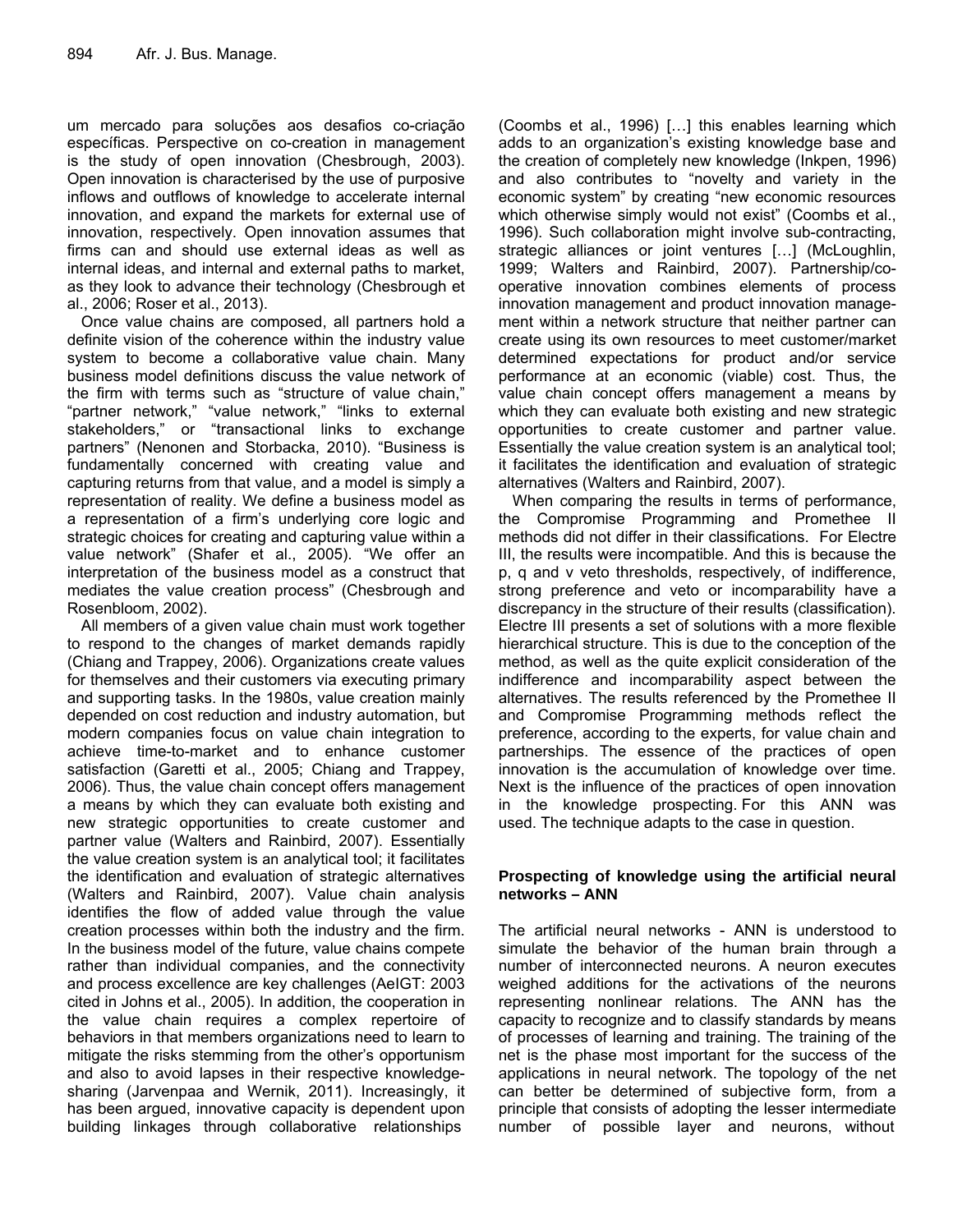|                                                                                                    | <b>Multicriteria analysis</b> |                                  |                     |                |  |
|----------------------------------------------------------------------------------------------------|-------------------------------|----------------------------------|---------------------|----------------|--|
|                                                                                                    | <b>Promethee</b><br>Ш         | <b>Compromise</b><br>programinng | <b>ELECTRE</b><br>Ш | <b>ANN</b>     |  |
| Value Chain / Partnerships for co-development                                                      | 1a                            | 1 <sup>a</sup>                   | 1a                  | 4а             |  |
| Relationship between companies and scientific and technological system                             | $2^a$                         | $2^a$                            | 3 <sup>a</sup>      | $2^a$          |  |
| Product development through patent licensing                                                       | 3 <sup>a</sup>                | 3 <sup>a</sup>                   | $2^a$               | $2^a$          |  |
| Value Opportunity Web - VOW / Spin-offs<br>Commercialization of technologies via Technology broker | $4^a$                         | $4^a$                            | $2^a$               | 3 <sup>a</sup> |  |
| Development of new business from Corporate Venturing                                               | $4^a$                         | $4^a$                            | 3 <sup>a</sup>      | $4^a$          |  |
| Mergers and acquisitions / Establishment of non-competitive consortia<br>(innovation networks)     | $3^{\circ}$                   | $3^{\circ}$                      | $4^{\circ}$         | 3 <sup>a</sup> |  |

**Table 2.** Classification of practices of open innovation using artificial neural networks and multicriteria analysis methods.

compromising the precision. Thus, in this application, the layer of the entrance data possess 10 neurons corresponding to the 10 variable referring to practices of open innovation. The intermediate layer possesses 8 neurons, and the exit layer possesses 1 corresponding neuron in a scale value determined for the ANN. The process of learning supervised based in the Back propagation algorithm applying software Easy NN determines the weights between the layers of entrance and intermediate, and between the intermediate and exit automatically. The training process was finished when the weights between the connections had allowed minimizing the error of learning. For this, it was necessary to identify which configuration that would present the best resulted varying the taxes of learning and moment. After diverse configurations to have been tested, the net of that presented better resulted with tax of an equal learning of 0.45 and equal moment 0.92. The data had been divided into two groups, where to each period of training one third of the data is used for training of net and the remaining is applied for verification of the results. The net was trained for attainment of two results' group for comparison of the best-determined scale for the networks. In the first test the total of the judgment of the agents was adopted; however, only in as test was gotten better scales, next of represented for method of the multi-criteria analysis. With this, the last stage of the modeling in ANN consisted of testing the data of sequential entrance or random form, this process presented resulted more satisfactory. The reached results were satisfactory, emphasizing the subjective importance of scale's methods to treat questions that involve high degree of subjectivity and complexity. How much topologies are used in the networks; the results showed some confi-gurations of the ANN and compared to the multicriteria analysis, it was observed that ANN 1 is better if approached with the classification obtained from the multi-criteria analysis. Thus, even other topologies do not Tenaha been the best ones, it had been come however close in some practices of open innovation of the multi-criteria analysis. The results can be observed in Table 2 that follows.

In fact, the goal of knowledge is to create value from organizational and individual knowledge. The benefits derived from good knowledge are multiple, and include: reduced duplication of effort, creation of new knowledge, and increased efficiency and productivity. Knowledge and innovation are the building blocks of sustainable competitive advantage (Porter, 1985), and therefore are a source for sustainable development and growth for enterprises. Co-creating means extending the value chain (Helm and Jones, 2010). Hence, involving cocreators leads to an expansion of organizational boundaries and management of new and different relationships (Sawhney and Prandelli, 2000). In addition, firms require a flexible yet systematic integration and alignment of processes and stakeholder activities across business processes, particularly where customer encounters take place (Payne et al., 2008, 2009; Clarke and Nilsson, 2008). Indeed, the challenge in building a more service oriented and customer centred business model relates to the type of relationships and interactions to be utilized in co-creating value (Roser et al., 2013).

Thus, an innovation is the use of innovative knowledge so as to create effective value for the stakeholders in the value chain. From the perception of the innovation, the innovation value chain may be represented differently. Indeed, innovation starts from an idea that is often embedded with an innovative knowledge, to become somehow a prototypical invention, to finally become an innovative product or piece of technology that is industrially exploited or even commercialized. Porter (1985) argues that firms that optimize their value chain activities vis-a-vis competition stand a better chance of leveraging valuable capabilities into sustainable competitive advantage (Prajogo et al., 2008). Clearly any partnership innovation must be beneficial to all parties (Walters and Rainbird, 2007). The results produced in the light of artificial neural networks confirm value chain and partnerships as the practice of open innovation that shows the most (in greatest degree) influence in the prospecting of knowledge. The value chain is supported by a particular value that creates a logic and its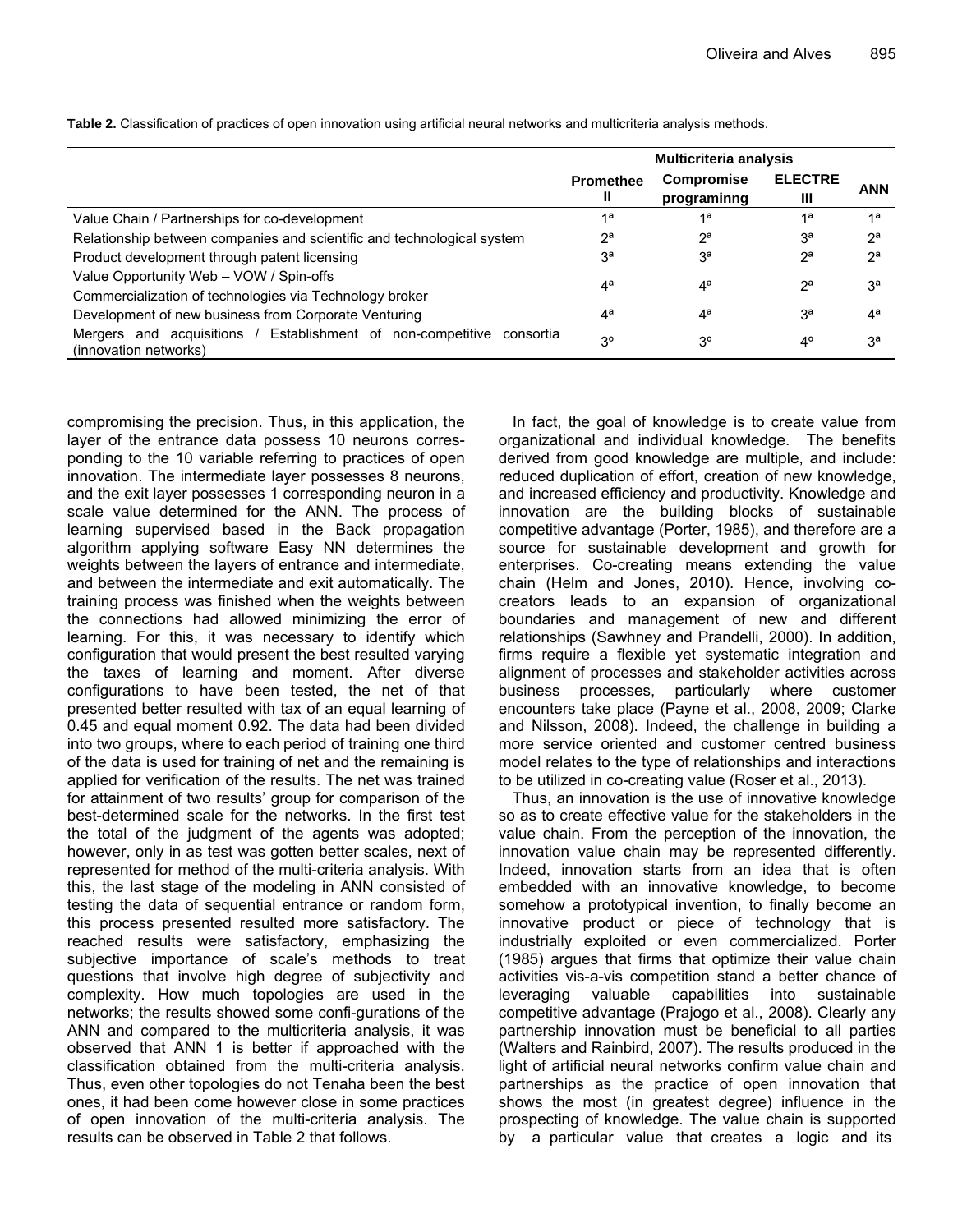application results in particular strategic postures. Adopting a network perspective, a new economic value is configured to the organizations. Traditionally, value chain has been used as a concept and a tool to understand the analysis of industries and proved to be a useful mechanism for portraying the threaded engagement of traditional activities in industries (Porter, 1980). Moreover, it also shaped the thinking about value and value creation.

The value chain of a company relates to other chains and knowledge coming from different sources (suppliers, competitors, channels and customers, among others), which then become a value chain of the industry. At the same time, a company can make analyses of the links in the value chain between its suppliers, manufacturers and customers' chain in order to find ways to increase the competition. For the concept of value network, value is co-created by a combination of actors in the network. Business networks are independent. After all, how is value created? A traditional answer to this question is simply the value chain. In this perspective, the knowledge is certainly one of the best resources and the only sustainable competitive advantage. In this context, Additive Manufacturing technologies create parts layer by layer. Thereby, lots of benefits are offered. Especially extended design freedoms provide new potentials for the design of technical parts. To make these benefits accessible to different user groups (Adam and Zimmer, 2014). Recently, important technological and material developments increasingly enable Additive Manufacturing's applicability for the creation of end-use parts (Hague et al., 2004).

Thus, Additive Manufacturing more and more turns to a production capable technology (Kruth et al., 1998). Using Additive Manufacturing in terms of Direct Manufacturing – to manufacture end-use parts – new benefits can be gained due to the layer by layer manufacturing (Adam and Zimmer, 2014). Thereby the extension of design freedoms is one of Additive Manufacturing's most noteworthy potentials (Levy et al., 2003). It enables the manufacturability of highly complex parts which cannot be produced with conventional technologies like milling or casting. Additionally, Additive Manufacturing decouples parts manufacturing costs from its complexities (Adam and Zimmer, 2014). This increases the industrial relevance of Additive Manufacturing significantly, too (Hague et al., 2003). Here, Additive Manufacturing provides lots of potentials and benefits (Adam and Zimmer, 2014). Thus, in order to be able to enhance both value creation (the consumer's valuation of the benefit of consumption) and innovation, organizations must be able to create such value. We believe that the enabling factors are these three: individualized immediate feedback, a new organizational logic, and new cooperation structures (Johannessen and Olsen, 2010). Currently, the global products industry finds itself faced with many challenges. These challenges are multifaceted and complex, and the

need for the application of innovative ideas and solutions is obvious (Van Horne et al., 2006). Hence, new technology facilitates network logic in the global. Thus, the innovation and economic growth are created. And the innovation of products and processes is seen as a promising answer to many of the challenges faced by the products industry.

# *Phase 2: Modeling of the optimal effectiveness rate of value creation in the light of the influence of the practices of open innovation in the prospecting of knowledge of the actors under 3D modeling and additive manufacturing*

This phase focuses on determining the optimal efficiency rate (OERVC) for value creation in the company using Neurofuzzy modeling. It is a process whose attributes usually possess high subjectivity characteristics, in which the experience of the decision maker is very significant. Thus within this spectrum there is the need for a tool that allows adding quantitative and qualitative variables that converge towards a single evaluation parameter (Cury and Oliveira; 1999; von Altrock, 1997). This model combines the Neural Networks and Logic Fuzzy technology (neurofuzzy technology). Here this model supports the planning of the practices of open innovation on the knowledge and value creation of hightech companies*,* as it allows one to evaluate the desirable rate toward the acceptable performance of hightech companies*.* The model shown here uses the model of Cury and Oliveira (1999). Based on the Neurofuzzy technology, the qualitative input data are grouped to determine the comparison parameters between the alternatives. The technique is structured by combining all attributes (qualitative and quantitative variables) in inference blocks (IB) that use fuzzy-based rules and linguistic expressions, so that the preference for each alternative priority decision of the optimal rate of value creation determinants*,* in terms of benefits to the company, can be expressed by a range varying from 0 to 10. The model consists of qualitative and quantitative variables, based on information from the experts. The Neurofuzzy model is described below*.*

*Determination of Input Variables (IV):* This section focuses on determining the qualitative and quantitative input variables (IV). These variables were extracted (10 variables: Value Chain; Product development through patent licensing; Partnerships for co-development; Relationship between companies and scientific and technological system; Spin-offs; Mergers and acquisitions; Commercialization of technologies via Technology broker; Development of new business from Corporate Venturing; Establishment of non-competitive consortia (innovation networks); and Value Opportunity Web – VOW) from the independent variables (dimensions of results Influence of practices of open innovation in the prospecting of knowledge for value creation in highly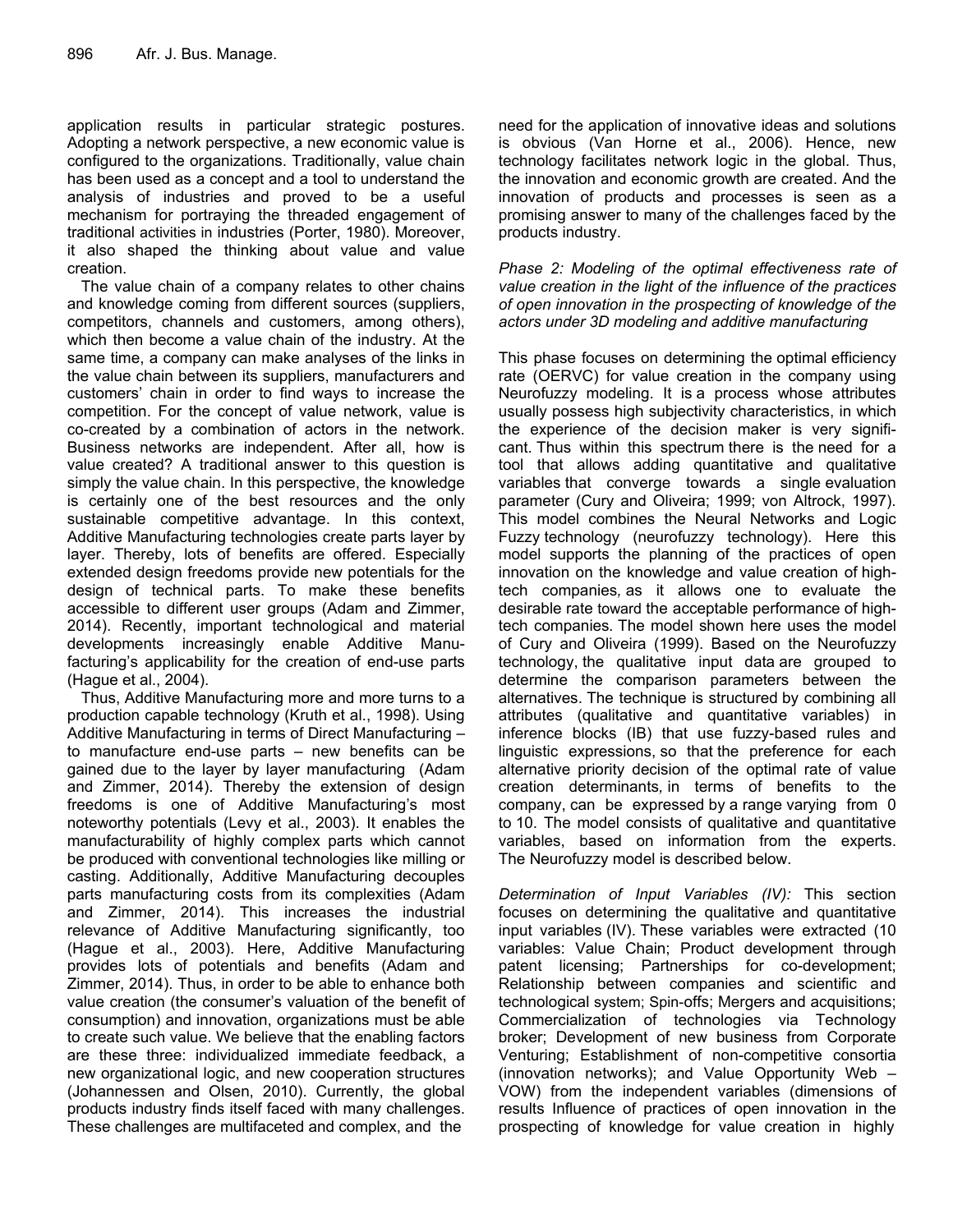

**Figure 14.** Neurofuzzy model.

complex environments. The linguistic terms assigned to each IV are: High, Medium and Low. Accordingly, Table 1 shows the IVs in the model, which are transformed into linguistic variables with their respective Degrees of Conviction or Certainty (DoC), with the assistance of twenty judges opining in the process. The degrees attributed by the judges are converted into linguistic expressions with their respective DoCs, based on fuzzy sets and IT rules (aggregation rules), next (composition rules) (Figure 14).

*Determination of Intermediate Variables and Linguistic Terms:* The qualitative input variables go through the inference fuzzy process, resulting in linguistic terms of intermediate variables (IVar). Thus, the linguistic terms assigned to IVar are: Low, Medium and High. The intermediate variables were obtained from: Performance of the value chain and partnerships for co-development: PVCPCOD; Performance of relationship between companies and scientific and technological system and Spinoffs: PRCSTSO: Performance of mergers and acquisitions, product development through patent licensing and commercialization of technologies via Technology broker: PMAPDCTTB; Performance of development of new business from corporate venturing, establishment of noncompetitive: DNBENC consortia (innovation networks); and Performance of Value Opportunity Web – VOW): PDBCENCVO. The architecture proposed is composed of eight expert fuzzy system configurations, four quailtative input variables that go through the *fuzzy* process and through the inference block, thus producing an output variable (OV), called intermediate variable (IVar).

Then, the IVars, which join the other IVar variables

form a set of new IVars, thereby configuring a sequence until the last layer in the network. In the last layer of the network the output variable (OV) of the Neurofuzzy Network is defined. This OV is then subjected to a defuzzification process to achieve the final result: Optimal Efficiency Rate of Value Creation of High-Tech Companies. In summary, the fuzzy inference occurs from the base-rules, generating the linguistic vector of the OV, obtained through the aggregation and composition steps. For example, when the experts' opinion was requested on the optimal efficiency rate for the technological innovation capacity performance of company A, the response was 8.0. Then the fuzzification (simulation) process was carried out, assigning LOW, MEDIUM and HIGH linguistic terms to the assessment degrees at a 1 to 10 scale. Degree 8, considered LOW by 0% of the experts, MEDIUM by 55% and HIGH by 45% of the experts. In summary, the expert's response enabled one to determine the degree of certainty of the linguistic terms of each of the input variables using the fuzzy sets. The results confirm the *H2:* The optimal efficiency rate depends on the combination and interaction of the innovation capacities of the high-tech companies. The generic fuzzy sets were defined for all qualitative IVars, which always one to exhibit three levels of linguistic terms: a lower, a medium and a higher one. After converting all IVars into its corresponding linguistic variables with their respective DoC, the fuzzy inference blocks (IB), composed of IF-THEN rules, are operated based on the MAX-MIN operators, obtaining a linguistic value for each intermediate variable and output variable of the model, with the linguistic terms previously defined by the judges. With the input variables (features extracted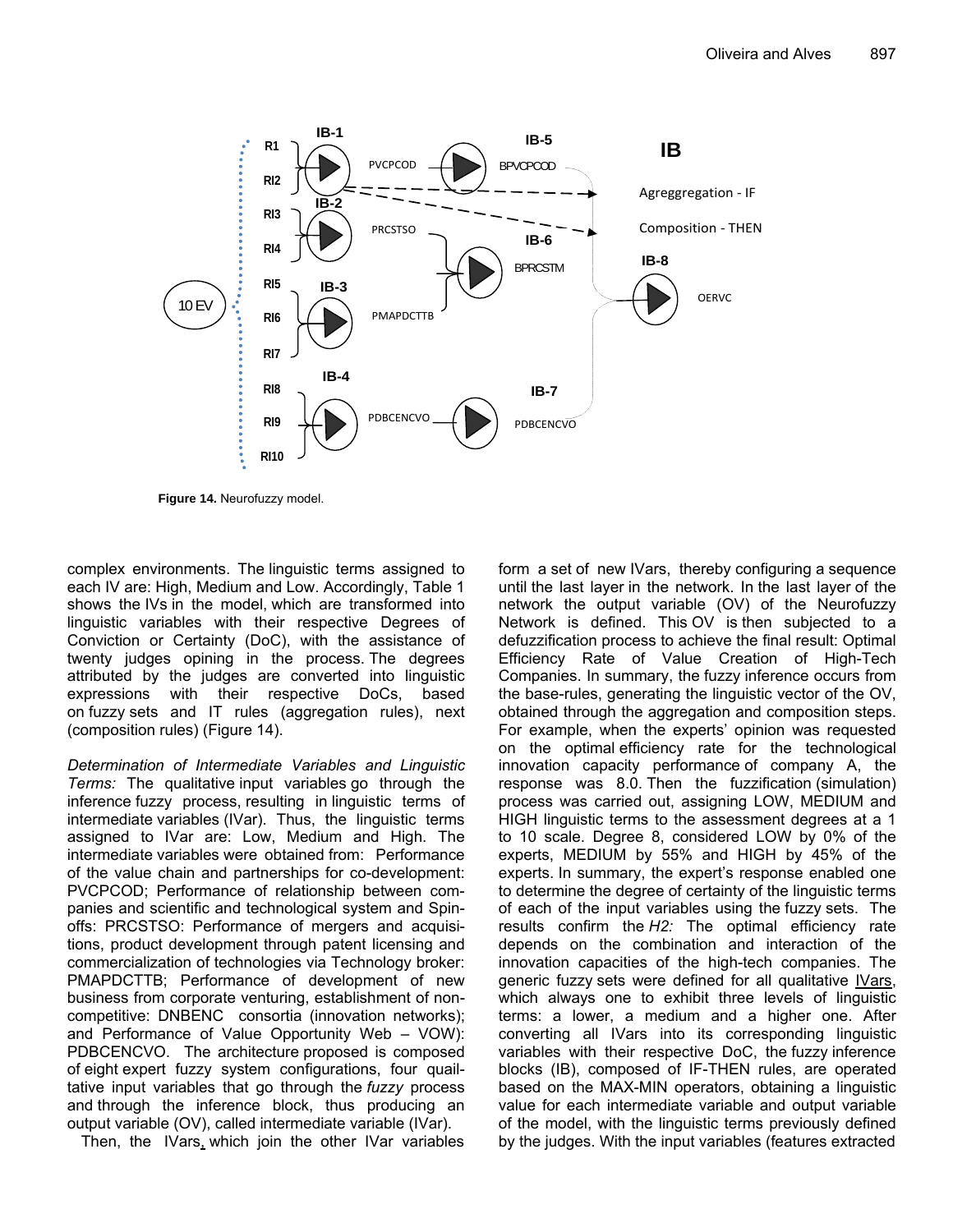from product development projects), the rules are generated. Every rule has an individual weighting factor, called Certainty Factor (CF), between 0 and 1, which indicates the degree of importance of each rule in the fuzzy rule-base. And the fuzzy inference occurs from the rule-base, generating the linguistic vector of OV, obtained through the aggregation and composition steps.

# **Determination of Output Variable – Optimal Efficiency Rate of Value Creation**

The output variable (OV) of the neurofuzzy model proposed was called Optimal Efficiency Rate of Value Creation in high-tech companies. The fuzzification process determines the pertinence functions for each input variable. If the input data values are accurate, results from measurements or observations, it is necessary to structure the fuzzy sets for the input variables, which is the fuzzification process. If the input variables are obtained in linguistic values, the fuzzification process is not necessary. A fuzzy set A in a universe X, is a set of ordered pairs represented by Equation 1.

$$
A = \{ (\mu_A(x), x) | x \in X \}
$$
 (1)

Where *(x)* is the pertinence function (or degree of pertinence) of x in *A* and is defined as the mapping of *X* in the closed interval [0.1], according to Equation 2 (Pedrycz and Gomide, 1998).

$$
\mu_A(x):X\to [0.1] \tag{2}
$$

Fuzzy Inference: The fuzzy inference rule-base consists of IF-THEN rules, which are responsible for aggregating the input variables and generating the output variables in linguistic terms, with their respective pertinence functions. According to Von Altrock (1997), a weighting factor is assigned to each rule that reflects their importance in the rule-base. This coefficient is called Certainty Factor (CF), and can vary in range [0,1] and is multiplied by the result of the aggregation (IT part of inference). The fuzzy inference is structured by two components: (i) aggregation, that is, computing the IF rules part; and (ii) composition, the THEN part of the rules. The Degree of Certainty (DoC) that determines the vectors resulting from the linguistic processes of aggregation and composition are defined with Equation 3.

$$
Doc; max[FC1 . min{GdCA11, GdCA12,...,GdC1n},...,FCn .min{GdCAn1, GdCAn2,...,GdCAmn} | (3)
$$

*Defuzzification:* For the applications involving qualitative variables, as is the case in question, a numerical value is required as a result of the system, called defuzzification. Thus, after the fuzzy inference, fuzzification is necessary, that is, transform linguistic values into numerical values,

from their pertinence functions (Von Altrock, 1997). The IT Maximum Center method was popularized to determine an accurate value for the linguistic vector of OV. Based on this method, the degree of certainty of linguistic terms is defined as "weights" associated with each of these values. The exact value of commitment (VC) is determined by considering the weights with respect to the typical values (maximum values of the pertinence functions), according to Equation 4 presented below (Von Altrock, 1997; Cury and Oliveira, 1999).

$$
\sum \text{DoC}_{i} \cdot X_{i}
$$
\n
$$
OV = \frac{\sum_{i=1}^{n} D_{i}C_{i} \cdot X_{i}}{\sum_{i=1}^{n} D_{i}C_{i} \cdot X_{i}}
$$
\n(3)

Where i DoC represents the degrees of certainty of the linguistic terms of the final output variable and i X indicates the end of the typical values for the linguistic terms, which correspond to the maxima of fuzzy sets that define the final output variable. By way of demonstration, using assigned IT (average) hypothetical (Company A) enters-IT into the calculation expression of TPCITj with GdCi of the following linguistic vector of the output variable, also hypothetical: LOW=0.20, MIDDLE=0.53, HIGH=0.17. The numerical value of OERVC at a 0 to 1 scale corresponds to 0.9417, resulting from the arithmetic mean of the values resulting from the defuzzification of each of the simulated twenty judges. This value corresponds to an average value for OERP. With this result (optimal efficiency rate: 0.9417) produced for a better combination and interaction of strategic practices of open innovation that converged toward a single parameter, it is feasible to assert that this combination of technological innovation activities of the firm at this time, can at least ensure the performance desired by the firm at that time. It is plausible that the company maintains at least this value (0.9417), which ensures the desired performance. It is also plausible to state that, to some degree, there is efficiency in the management of those planning innovation in this category of companies. To illustrate this, assuming that the study-object companies demonstrate the following optimal effectiveness rate of value creation in the light of the influence of the practices of open innovation in the prospecting of knowledge of the actors under 3D modeling and additive manufacturing, in the perspective of multiple products of company (Figure 15):

The expected reference for value creation for firm (mean) is 0.6596 (Figure 3). It is concluded that: "Synesthesia" Product (0.8442) shows efficiency in the combination of their practices of open innovation in prospecting of knowledge and value co-creation for firm based on the 3D modeling and additive manufacturing. The priorities of practices of open innovation for value creation are dynamic and dependent on constraints and uncertainties that come from the environment at any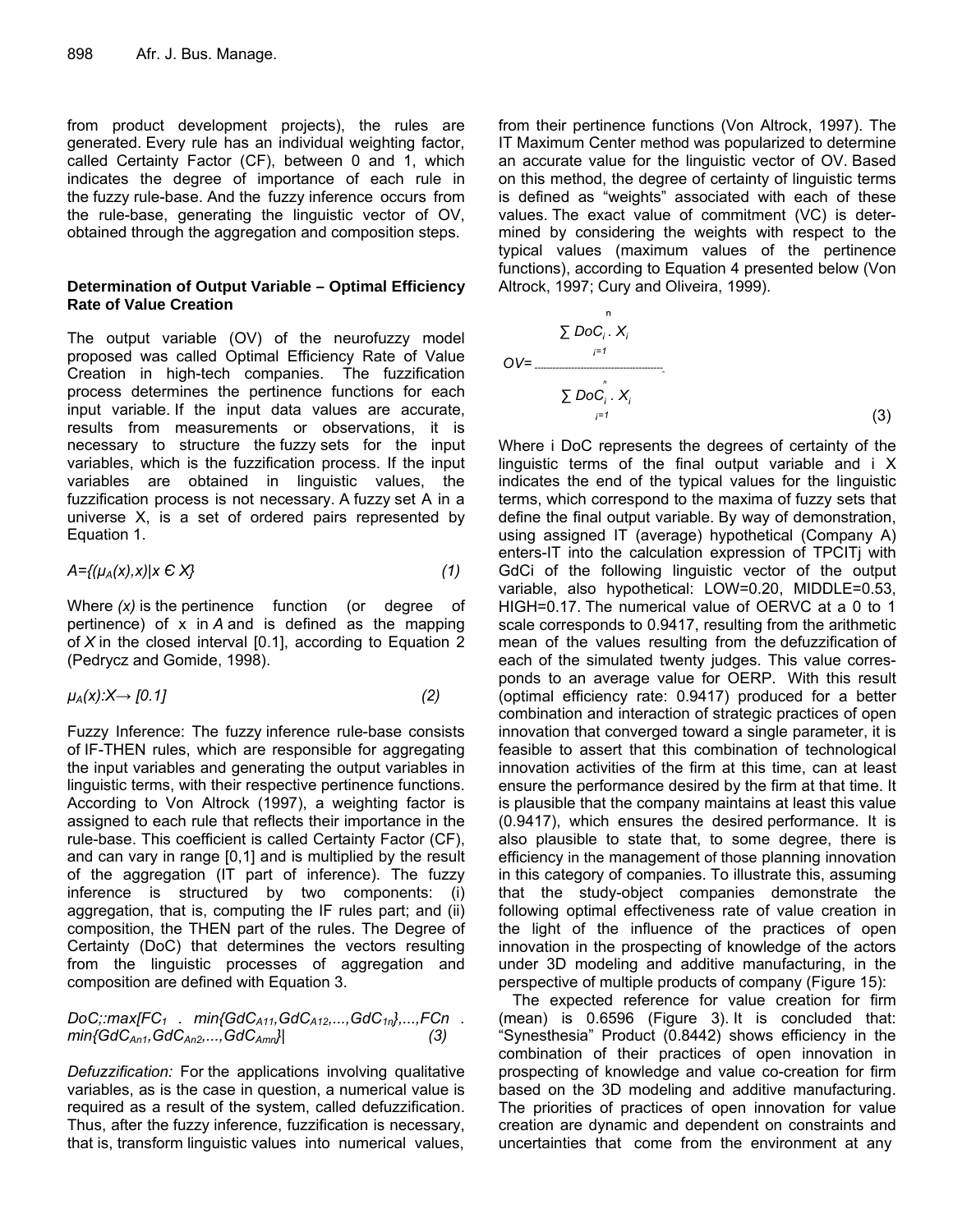Rate Expected Value Co-Creation of Firm Parts "Synesthesia"

Candlesticks "Cube"

Fruit Bowl "Nirvana"

■ "Bellevalia"

■ "Parts Spiral"

■ "Fruit Bowl Symbiosis and Gutta"

- "Cover Catalog"
- Candlesticks "Lágrimas"
- Parts "Unda"
- "Solitary Spiral"
- "Parts Cube and Bateau"
- "Synesthesia"



**Figure 15.** Optimal efficiency rate of value creation

given time. The environmental contingencies are crucial and essential to adapt the strategies. The modeling approach presented here enables this sophistication refinement for every contingency presented. Thus, it is important to look at the practices of open innovation in the prospecting of knowledge and value creation. Value capture implies focusing on getting the biggest possible cut of the pie, whereas value creation involves innovation that establishes or increases the consumer's valuation of the benefit of consumption (Priem, 2007). This research investigated the influence of practices of open innovation in the prospecting of value and value creation enhancing innovation and value creation. The knowledge is the recipient for success of open innovation. We have also seen a change in focus on how value is created. This leads us toward a long-ignored knowledge (and sources of knowledge) lens on both innovation and value creation in company.

# **CONCLUSIONS, IMPLICATIONS, AND LIMITATIONS**

This article aims to contribute to a policy of innovation management. To do so, it presents the influence of practices of open innovation on the prospecting of knowledge for value creation in highly complex environments, based on the 3D modeling and additive manufacturing. The study attempted to cover an existing space in the literature about innovation management based on the practice of open innovation in the prospecting of knowledge and value creation for highly complex environments based on the 3D modeling and additive manufacturing, which is the case of multiple products in a traditional segment of pewter in Portugal. Product features, quality, cost and time to market are important factors for a manufacturer to remain competitive (Yan and Gu, 1996). In fact, the company object of this research introduced a whole new and more contemporary line of products on the market in a short period of time. This was due to the adoption of new methods and new product development technologies, such as 3D CAD modeling, the use of virtual "prototypes" in the perspective of meeting customer expectations, the use of additive manufacturing technologies to obtain prototypes for visualization and conversion technologies and rapid manufacturing of tools for producing functional prototypes and final pieces. From different dimensions, the results refer to the additive technologies as a mechanism that leads to increasing business value from the perspective of the project, consistency with the strategy, production capacity, strength of the client/market need, technical competence and cost. It is also evident that the technological innovation is a dynamic list of priorities, depending on the essential and desired existing capacities that emerge over practice time, always bringing new concepts and demanding new behaviors, new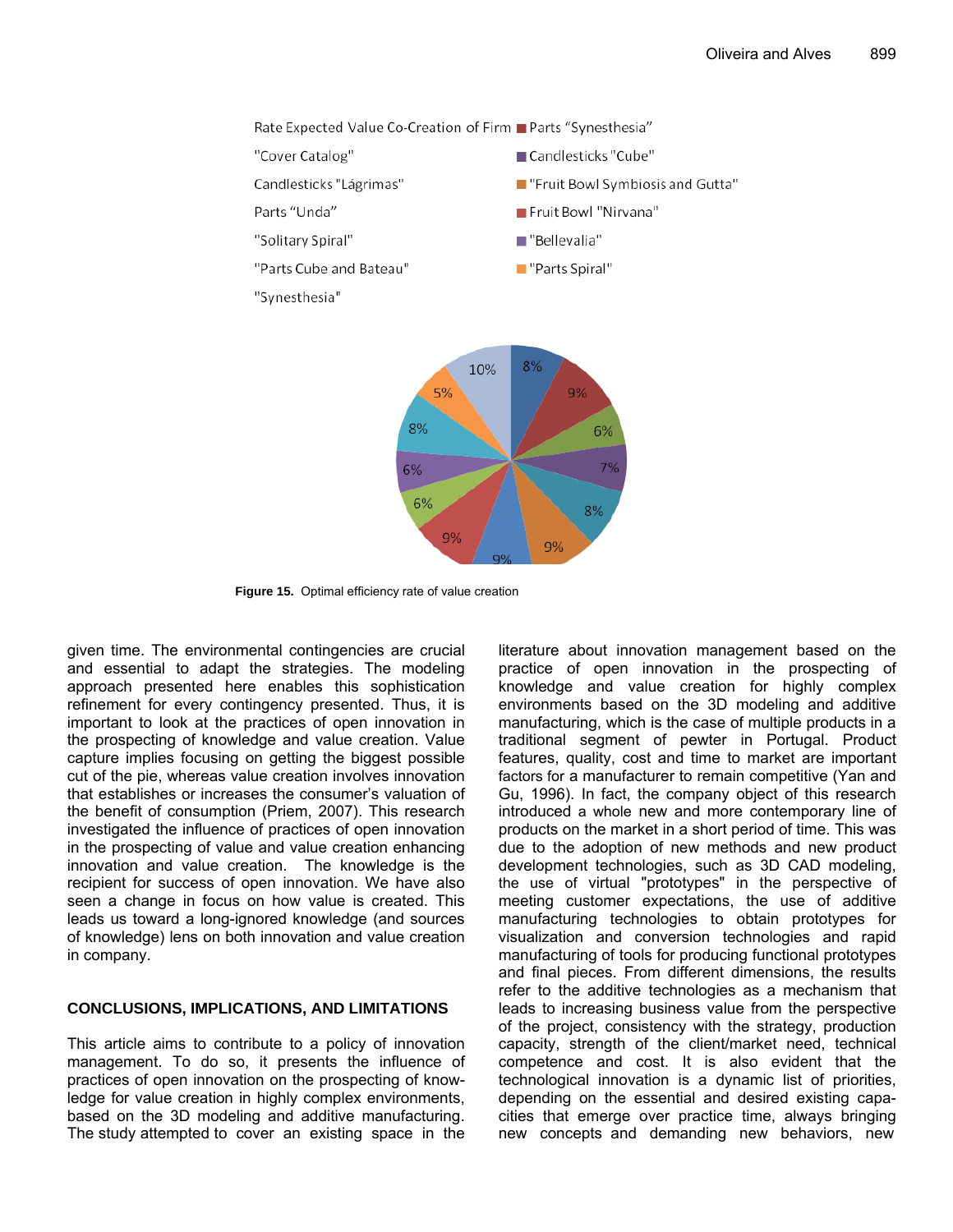content and technical implementations, thus fundamentally requiring to permanently reconfigure the new capacities for the new innovation performances.

There are a couple of interesting managerial conclusions that can be drawn based on the present research. Firms can radically improve value co-creation, and thus increase their share of the co-created value, by designing business models that have a high degree of internal and external configurational fit. Here, a new business model connotes the compatibility of the firm's business model with its customers, suppliers and other business partners. Higher degree of external configurational fit can be achieved both by modifying the firm's own business model and by altering the firm's customer, supplier, and partner portfolios. In addition, the business model framework can be used as a tool in strategy work. Such detailed understanding of the business model is especially valuable when the firm seeks to alter its strategic position in the value network (e.g. moving from product business to solution business) or attempts to enter new geographical markets (Nenonen and Storbacka, 2010).

Thus, open innovation has been defined as ''both a set of practices for profiting from innovation and also a cognitive mode, for creating, interpreting and researching those practices'' (Chesbrough, 2006), ''the use of purposive inflows and outflows of knowledge to accelerate internal innovation, and expand the markets for external use of innovation, respectively'' (Chesbrough et al., 2006) and ''systematically performing knowledge exploration, retention, and exploitation inside and outside an organization's boundaries throughout the innovation process'' (Lichtenthaler, 2011). Open innovation practices, in general, provide greater opportunities for firms to advance and commercialize their technologies and, hence, enhance their innovation capability and international competitiveness (Chesbrough, 2003; Laursen and Salter, 2006; Clausen and Pohjola, 2009; Gassmann et al., 2010; Wynarczyk et al., 2013). In addition, open innovation allows for internal ideas to be taken to market through external channels, outside the firm's internal mechanisms, in order to generate additional value (Wynarczyk et al., 2013).

Thus, according to Huizingh (2010), open innovation practices are the processes that managers start when deciding ''when, how, with whom, with what purpose, and in what way should they cooperate with external partners''. Here, the practices of open innovation support the external knowledge prospecting and value creation in high tech industries. In fact, the benefits derived from good knowledge management are multiple, and include: reduced duplication of effort, creation of new knowledge, and increased efficiency and productivity. Knowledge and innovation are the building blocks of sustainable competitive advantage (Porter, 1980), and therefore are a source for sustainable development and growth for enterprises. The innovation is the use of innovative knowledge

so as to create effective value for the stakeholders of the industry (Van Horne et al., 2006). Here, the best practices of open innovation have been the value chain and partnerships and collaborations. In fact, all value chain activities are equally important as firms strive toward specific strategic goals. Porter (1980) suggests that achieving competitive advantage begins with an effort to develop deeper organizational expertise in performing certain competitively critical value chain activities (Prajogo et al., 2008).

In the research, cross-sectional data used in this study may not be appropriate to establish fundamental relationships between variables, but as referenced by Kenny (1979), the relationships that use cross sections are satisfactory and popularly accepted in relationship tests. Furthermore, a case of multiple products was developed in a traditional segment of pewter in Portugal, in a static context, which may represent a limiting factor. Therefore, it is recommended to reproduce and replicate the model in companies from other countries in order to confirm the results. It is also recommended that the practices of open innovation dimensions should be extracted from the state of the art, but strongly confirmed by the state of practice, by the judgment of other experts (from other countries), taking into account that values, beliefs, cultures and experiences are determinants in the assessment, which can overturn the effects on the results. It is also underscored that the methodologies and technical basis of this modeling should undergo evaluation by a multidisciplinary team of specialists permanently and periodically, hence proposing possible additions or adjustments to these methodologies. And also replace some of the technical implementations used herein by others, in order to provide a similar role to verify the robustness of the model. Of the research findings, the industries undertake the ever-fast changes, intense competition and a highly uncertain and risky environment. The effect produced by technology on the development of new products is equally intensive. Prospecting of knowledge of R&D is crucial for practices of open innovation. It confirms the state of the art. Shanklin and Ryans (1984) suggest that high-tech companies anticipate potential technical and scientific capabilities that provide quick responses to the existing techniques, enabling to meet the market demands to be constructed or altered. It is reasonable to focus efforts on knowledge of R&D, thereby creating an internal stock of scientific knowledge (Feinberg and Majumdar, 2001; Griliches, 1979; Hall and Mairesse, 1995), which enables one to develop and introduce new products, lower production costs, more competitive prices and greater financial return (Kafouros, 2008a, 2008b). Knowledge of R&D has indirect effects on increasing the organizational learning, enables one to understand external ideas and technologies and apply them to the ultimate business outcome (Cohen and Levinthal, 1989) and also contributes to identifying areas that are still technologically unexplored (Miller et al.,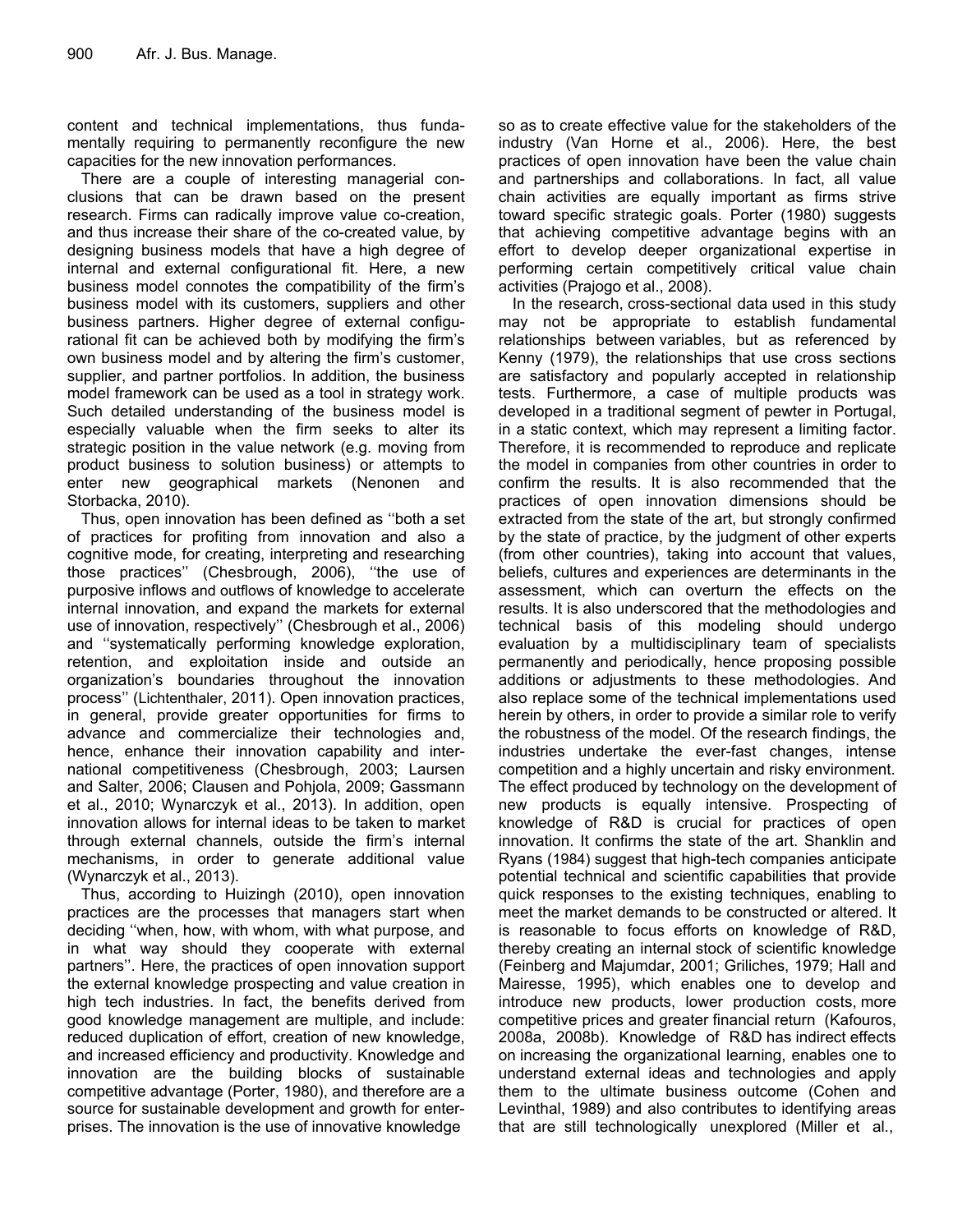2007). This logic will be maintained, however only through opening spaces for the various strata: partners, suppliers and customers. Nevertheless, the practices of open innovation in the prospecting of knowledge of companies will have to be anchored in efficient planning policies.

#### **REFERENCES**

- Abrahamson E (1991). 'Managerial fad and fashion: the diffusion and rejection of innovations'. Acad. Manage. Rev. 16:586-612.
- Adam GAO, Zimmer D (2014). Design for Additive Manufacturing-Element transitions and aggregated structures. CIRP J.<br>Manufacturing Sci. Technol. 7(1):20-28. Manufacturing Sci. Technol. http://www.sciencedirect.com/science/article/pii/S1755581713000710
- AeIGT (2003). 'An Independent Report on the Future of the UK Aerospace Industry', Aerospace Innovation and Growth Team, DTI, June 2003.
- Al-Mudimigh AS, Zairi M, Ahmed AMM (2004). 'Extending the Concept of Supply Chain: The Effective Management of Value Chains,' Int. J. Prod. Econ. 87(1): 309 – 320.
- Birtchnell T, Urry J (2012). 'Fabricating Futures and the Movement of Objects', Mobilities.
- Caves R (1974). 'Multinational Firms, Competition and Productivity in the Host Country'. Economica 41: 176-193.
- Chesbrough H (2003). 'Era of Open Innovation', MIT Sloan Management Review, Spring
- Chesbrough H (2006). 'Open innovation: A new paradigm for understanding industrial innovation', in Chesbrough et al. 2006.
- Chesbrough H, Rosenbloom RS (2002). The role of the business model in capturing value from innovation: Evidence from Xerox Corporation's technology spin-off companies, Ind. Corp. Change, 11(3): 529-555.
- Chesbrough H, Vanhaverbeke W and West J (eds) (2006). 'Open Innovation: Researching a New Paradigm', Harvard University Press, Cambridge, Mass
- Chesbrough H, Vanhaverbeke W, West J (2006). 'Open Innovation: Researching a New Paradigm'. Oxford: Oxford University Press.
- Chiang T, Trappey AJC (2006). 'Development of value chain collaborative model for product lifecycle management and its LCD industry adoption. Int. J. Prod. Econ. 109: 90-104.
- Chiesa V, Coughlan P, Voss C (1996). 'Development of a technical innovation audit'. J. Prod. Innov. Manage. 13(2): 105-136.
- Christensen C, Raynor M (2003). 'The Innovator's Solution: Creating and Sustaining Successful Growth'. Boston: Harvard Business School Press
- Clausen TH, Pohjola M (2009). 'International competitiveness: internal capabilities and open innovation as sources of export performance', Microdyn working paper 05/09
- Cohen WM, Levinthal DA (1989). 'Innovation and Learning: The Two Faces of R & D'. Econ. J. 99:569-596.
- Contractor FJ (1980). 'The composition of licensing fees and arrangements as a function of economic development of technology recipient nations', J. Int. Bus. XI, Winter.
- Coombs R, Narandren P, Richards A (1996). 'A literature-based innovation output indicator'. Res. Policy 25: 403-413.
- Cury MVQ (1999). Modelo Heurístico Neurofuzzy para Avaliação Humanística de Projetos de Transporte Urbano. Tese submitted for the degree of. Doctoral of Science in Production Engineering of University Federal of Rio de Janeiro, COPPE/UFRJ.
- Cury MVQ, Veiga FJP (2004). 'Método para avaliação do desempenho de rodovias concessionadas sob a ótica do usuário'.
- Damanpour F (1996). 'Organizational complexity and innovation: Developing and testing multiple contingency models'. Manage. Sci. 42(5):693-713.
- Dow D, D. Samson, S. Ford (1999). "Exploding the myth: Do all quality management practices contribute to superior quality performance?", Prod. Oper. Manage. 8(1):1-27.
- Dunning JH (1979). 'Trade, Location of Economic Activity and the Multinational Enterprise: Some Empirical Evidence', J. Int. Bus. Stud.

10, Winter.

- Feinberg ES, Majumdar KS (2001). 'Technology spillovers from foreign direct investment in the Indian pharmaceutical industry', J. Int. Bus. Stud. 32(3):421-437.
- Forza C, Filippini R (1998). 'TQM impact on quality conformance and customer satisfaction: A causal model'. Int. J. Prod. Econ. 55(1):1– 20.
- Fosfuri A, Tribo JA (2008). 'Exploring the antecedents of potential absorptive capacity and its impact on innovation performance' Omega 36(2):173-187.
- Frenz ME Ietto-Gillies G (2009). 'The impact on innovation performance of different sources of knowledge: Evidence from the UK Community Innovation Survey': Res. Policy, 38: 1125-1135.
- Garetti M. Terzi S, Bertacci N, Brianza M (2005). 'Organizational change and knowledge management in PLM implementation'. International Journal of Product Lifecycle Management. Vol.1, 43-51.
- Gassman O, Enkel E (2004). Towards a theory of open innovation: three core process archetypes. Proceedings of the R&D Management Conference, Lisbon, Portugal, July 6–9.
- Gassmann O, Enkel E, Chesbrough HW (2010). 'The future of open innovation. R&D Manage. 40(3):213–221.
- Griliches Z (1979). I'ssues in Assessing the Contribution of R&D to Productivity Growth', Bell J. Econ. 10: 92-116.
- Griliches Z (1990). 'Patent Statistics as Economic Indicators: A Survey', J. Econ. Lit. 28: 1661-1707.
- Grimaldi M, Cricelli L, Rogo F (2012). 'A methodology to assess value creation in communities of innovation'. J. Intellect. Cap. 13(3): 305- 330.
- Grotnes E (2009). 'Standardization as open innovation: two cases from the mobile industry'. Inform. Technol. People, 22(4): 367-381. Gupta A, Wilemon D, Atuahene-Gima K(2000). 'Excelling in R&D'. Res. Technol. Manage. 43(3):52-59.
- Hague R, Mansour S, Saleh N (2004). 'Material and design considerations for Rapid Manufacturing'. Int. J. Prod. Res. 42(22): 4691-4708.
- Hall BH, Mairesse J (1995). 'Exploring the Relationship Between R&D and Productivity in French Manufacturing Firms', J. Econ. 65:263- 293.
- Hemphill TA (2003). 'Cooperative strategy, technology innovation and product development in industrial companies'. Int. J. Prod. Econ. 69: 169–176. Horn, P.M.
- Horn PM (2005). 'The changing nature of innovation'. Res. Technol. Manage. 48: 28–33.
- Huizingh EKRE (2010). 'Open innovation: State of the art and future perspectives'. Technovation, pp. 1-8.
- Inkpen, A. (1996). Creating knowledge through collaboration. California Manage. Rev. 39(1):123 -140.
- Jarvenpaa S, Wernick A (2011). 'Exploring paradoxical tensions in open innovation networks'. Eur. J. Innov. Manage. 14(4): 521–548.
- Jean S-E, Audet J (2009). 'Factors leading to satisfaction in a mentoring scheme for novice entrepreneurs'. Int. J. Evidence Based Coaching Mentor. 7(1):148-161.
- Johannessen J, Olsen B (2010). 'The future of value creation and innovations: Aspects of a theory of value creation and innovation in a global knowledge economy'. Int. J. Inform. Manage. 30: 502–511.
- Joshi AW, Sharma S (2004). 'Customer knowledge development: antecedents and impact on new product performance'. J. Market. 68:47–59.
- Kafouros MI (2008a). 'Industrial innovation and firm performance: The impact of scientific knowledge on multinational corporations' Cheltenham: Edward Elgar.
- Kafouros MI (2008b). 'Economic returns to industrial research'. J. Bus. Res. 61(8):868–876.
- Kenny W (1979). 'Correlation and Causality'. New York: Wiley.
- Kim WC, Mauborgne R (2003). 'Tipping point leadership'. Harv. Bus. Rev. 81(4): 60-69.
- Kline JEN Rosenberg N (1986). 'An overview of innovation', in R. Landau. e N. Rosenberg (eds.), pp. 275-305.
- Kojima K (1975). 'International Trade and Foreign Direct Investment: Substitutes or Complements', Hitotsubashi J. Econ. 16: 1-12.
- Kotler P, Keller KL (2006). 'Administração de marketing'. 12. ed. São Paulo: Pearson Prentice Hall.